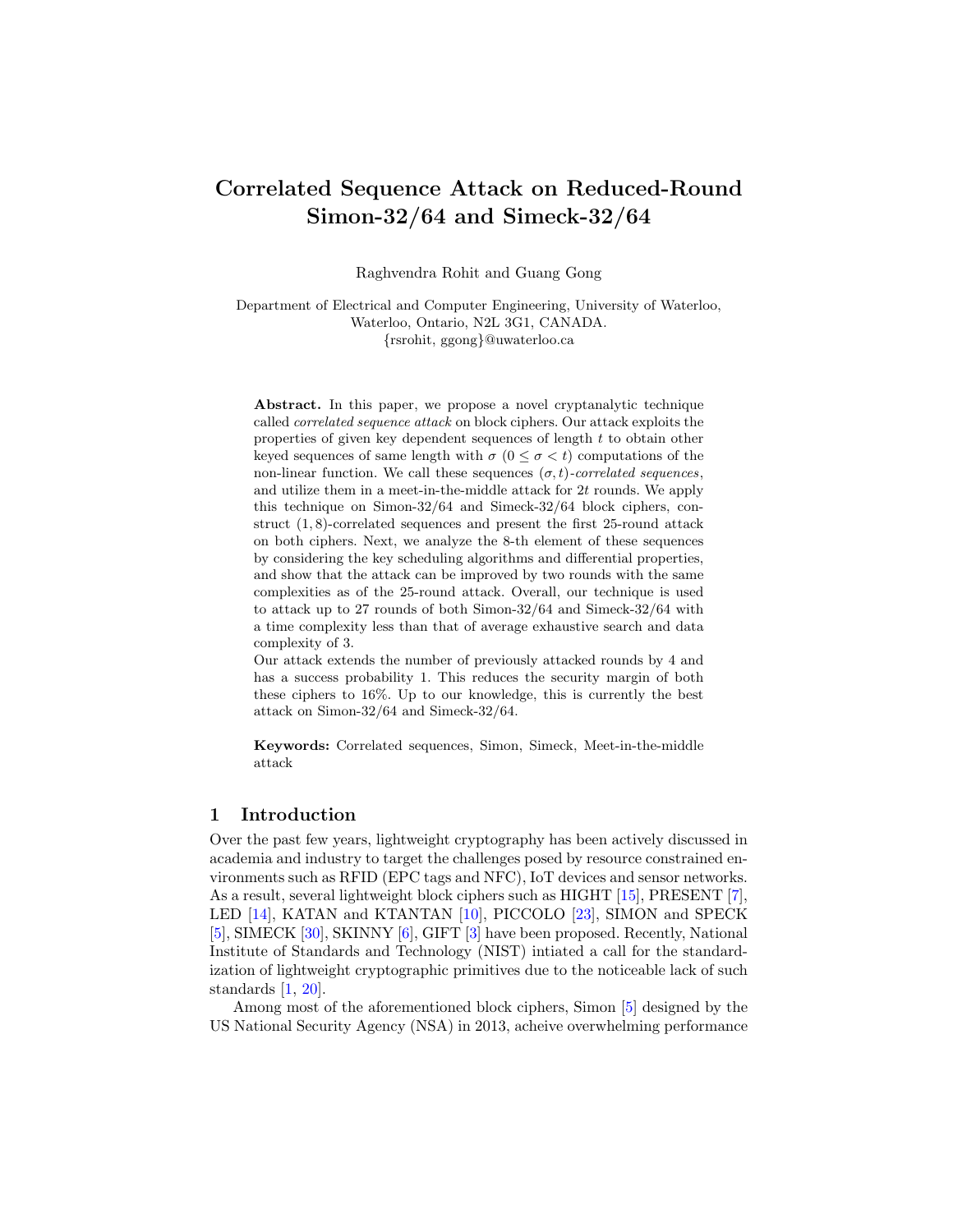in hardware due to its simple non-linear round function which consists of bitwise XORs and ANDs only. Later in CHES 2015, Yang et al. [\[30\]](#page-18-1) proposed Simeck that has a smaller hardware footprint than Simon, by combining the good design components of both Simon and Speck.

Initially, the designers of Simon neither provided design rationale nor security evaluation, and Simeck adopts the similar structure. Accordingly, both ciphers attracted a lot of attention from the cryptographic community. Several papers have analyzed their security and investigated the parameter choices of the round function to get a deeper understanding of design rationale of these ciphers [\[2,](#page-16-4) [8,](#page-17-5) [9,](#page-17-6) [13,](#page-17-7) [16,](#page-17-8) [17,](#page-17-9) [18,](#page-17-10) [19,](#page-17-11) [21,](#page-17-12) [22,](#page-17-13) [24,](#page-18-2) [26,](#page-18-3) [28,](#page-18-4) [27,](#page-18-5) [31\]](#page-18-6). Currently, the best cryptanalytic results on Simon and Simeck are reduced-round differential/linear and integral attacks. As a result, the average security margin<sup>[1](#page-1-0)</sup> of ten variants of Simon and three variants of Simeck is 29% and 20%, respectively [\[4,](#page-16-5) [8,](#page-17-5) [21,](#page-17-12) [22\]](#page-17-13). The smaller versions, namely Simon-32/64 and Simeck-32/64, with blocksize and keysize, 32 and 64-bit, respectively, have security margin of 28%.

In this work, we propose a new attack called *correlated sequence attack* and show that the application of this attack on Simon-32/64 and Simeck-32/64 reduces their security margin to only 16%. Table [1](#page-2-0) depicts a summary of the cryptanalytic results on Simon-32/64 and Simeck-32/64. In what follows, we list the contributions of this paper.

- We present a novel attack technique called correlated sequence attack on block ciphers. For a fixed key, we consider  $t$  rounds of cipher as a keyed sequence of length t, i.e,  $(s_0, s_1, \ldots, s_{t-1})$ , where  $s_i$  is the state at i-th round. Our attack exploits the properties of given keyed sequences of length t to obtain other keyed sequences of same length with  $\sigma$  ( $0 \leq \sigma \leq t$ ) computations of the non-linear function. We call these sequences  $(\sigma, t)$ -correlated sequences. We show how to utilize these sequences in a meet-in-the-middle attack for 2t rounds. Unlike other attacks [\[16,](#page-17-8) [17,](#page-17-9) [22,](#page-17-13) [29\]](#page-18-7), this attack works without the use of dedicated programming tools such as SAT/SMT or Mixed Integer Linear Programming solvers.
- We apply the method of correlated sequences on Simon-32/64 and Simeck-32/64, and provide the theoretical construction of (1, 8)-correlated sequences. We show that all keyed sequences can be computed linearly from the keyed sequences whose 6-th element is zero.
- We use (1, 8)-correlated sequences for 6 encryption and 6 decryption rounds in a meet-in-the-middle attack [\[12\]](#page-17-14) and present the first 24 and 25 round key recovery attack on Simon-32/64 and Simeck-32/64.
- By incorporating the properties of correlated sequences, key scheduling algorithms and one round differentials, we show that 8-th element of these sequences can take atmost  $2^{15}$  values. As a result, we improve the key recovery attack by 2 rounds with the same complexities as of the 25-round attack.

<span id="page-1-0"></span><sup>1</sup>  $1 - \frac{\text{\# attached rounds}}{\text{\# full rounds}}$ 

 $#$  full rounds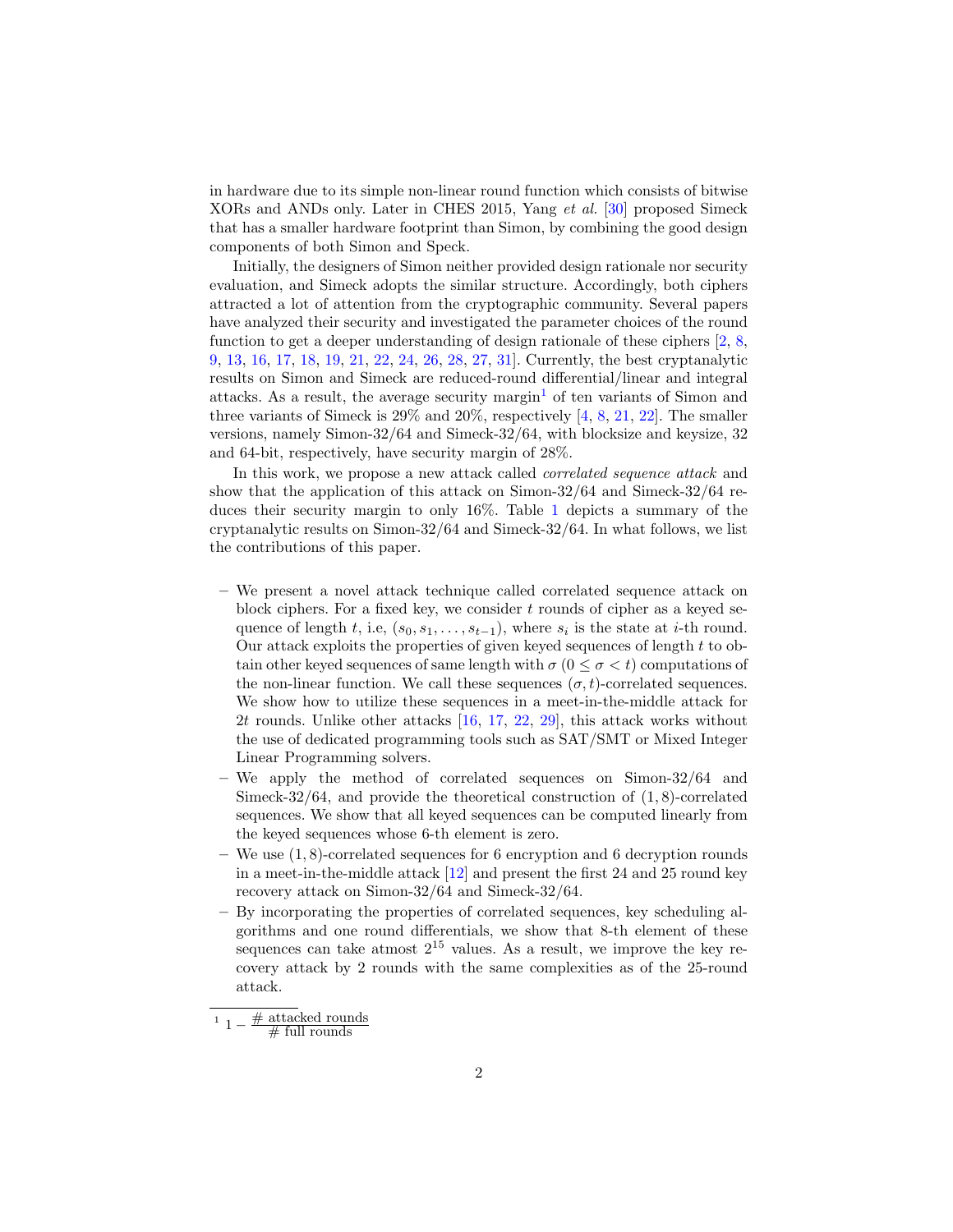<span id="page-2-0"></span>

| Attack                  | Cipher              | #<br>attacked | Data     | Memory<br>(Bytes) | Time        | <b>Success</b><br>rate   |
|-------------------------|---------------------|---------------|----------|-------------------|-------------|--------------------------|
|                         |                     | rounds /      |          |                   |             |                          |
|                         |                     | 32            |          |                   |             |                          |
| Differential            | Simon- $32/64$ [27] | 21            | $2^{31}$ |                   | $2^{55.25}$ | 0.51                     |
|                         | Simon- $32/64$ [21] | 22            | $2^{32}$ |                   | 258.76      | 0.315                    |
|                         | Simeck-32/64 [17]   | 19            | $2^{31}$ | $2^{33}$          | 240         |                          |
|                         | Simeck-32/64 [21]   | 22            | $2^{32}$ |                   | $2^{57.9}$  | 0.417                    |
| Linear                  | Simon-32/64 $[8]$   | 23            | 231.19   |                   | 261.84      | 0.277                    |
|                         | Simeck-32/64 $[22]$ | 23            | 231.91   |                   | 261.78      | 0.456                    |
| Integral                | Simon- $32/64$ [28] | 21            | $2^{31}$ | $2^{54}$          | $2^{63}$    | $\mathbf{1}$             |
|                         | Simon- $32/64$ [13] | 22            | $2^{31}$ | 255.8             | $2^{63}$    | $\mathbf{1}$             |
|                         | Simon-32/64 $[9]$   | 24            | $2^{32}$ | 233.64            | $2^{63}$    | $\mathbf{1}$             |
|                         | Simeck-32/64 $[31]$ | 21            | $2^{31}$ | $2^{46.22}$       | 263         | $\mathbf{1}$             |
| Impossible Differential | Simon- $32/64$ [11] | 20            | $2^{32}$ | 245.5             | 262.8       | $\overline{\phantom{a}}$ |
|                         | Simeck-32/64 $[30]$ | 20            | $2^{32}$ | 258               | 2062.5      |                          |
| Zero correlation        | Simon- $32/64$ [25] | 21            | $2^{32}$ | 231               | $2^{59.4}$  | $\overline{\phantom{a}}$ |
|                         | Simeck-32/64 $[32]$ | 21            | $2^{32}$ | 247.67            | $2^{58.78}$ |                          |
| Meet-in-the-middle      | Simon-32/64 [24]    | 18            | 8        | 252               | 2062.57     | $\mathbf{1}$             |
|                         |                     | 24            | 3        | 250               | 262.87      | $\mathbf{1}$             |
| Correlated sequence     | $Simon-32/64$       | 25            | 3        | $2^{50}$          | 262.94      | 1                        |
| attack                  |                     | 26            | 3        | $2^{50}$          | 262.88      | $\mathbf{1}$             |
| Sections 5 and 6        |                     | 27            | 3        | 250               | 262.94      | $\mathbf{1}$             |
|                         |                     | 24            | 3        | 250               | 262.87      | $\mathbf{1}$             |
|                         | $Simpleck-32/64$    | 25            | 3        | $2^{50}$          | 262.94      | $\mathbf{1}$             |
|                         |                     | 26            | 3        | $2^{50}$          | 262.88      | $\mathbf{1}$             |
|                         |                     | 27            | 3        | $2^{50}$          | $2^{62.94}$ | $\mathbf{1}$             |

Table 1: Summary of attacks on Simon-32/64 and Simeck-32/64

The rest of the paper is organized as follows. In Section [2,](#page-2-1) we define the notations used throughout the paper and review the specifications of Simon and Simeck. Sections [3](#page-4-0) and [4](#page-6-0) present the definitions and basic properties of the correlated sequence attack and the construction of such sequences for Simon-32/64 and Simeck-32/64, respectively. In Section [5,](#page-10-0) we show how we use correlated sequences to mount 25-round key recovery attack on Simon-32/64 and Simeck-32/64. In Section [6,](#page-13-0) we show that the attack can be improved by 2 rounds leading to 27 round key recovery attack. Finally, the paper is concluded in Section [7.](#page-16-6)

## <span id="page-2-1"></span>2 Preliminaries

In this section, we give a brief description of Simon and Simeck. The notations used throughout the paper are defined in Table [2.](#page-3-0)

#### 2.1 Specification of Simon and Simeck

Simon- $2n/mn$ , where  $2n$  and  $mn$  denote the blocksize and key length, re-spectively, is a family of block ciphers proposed by NSA in 2013 [\[5\]](#page-16-0). It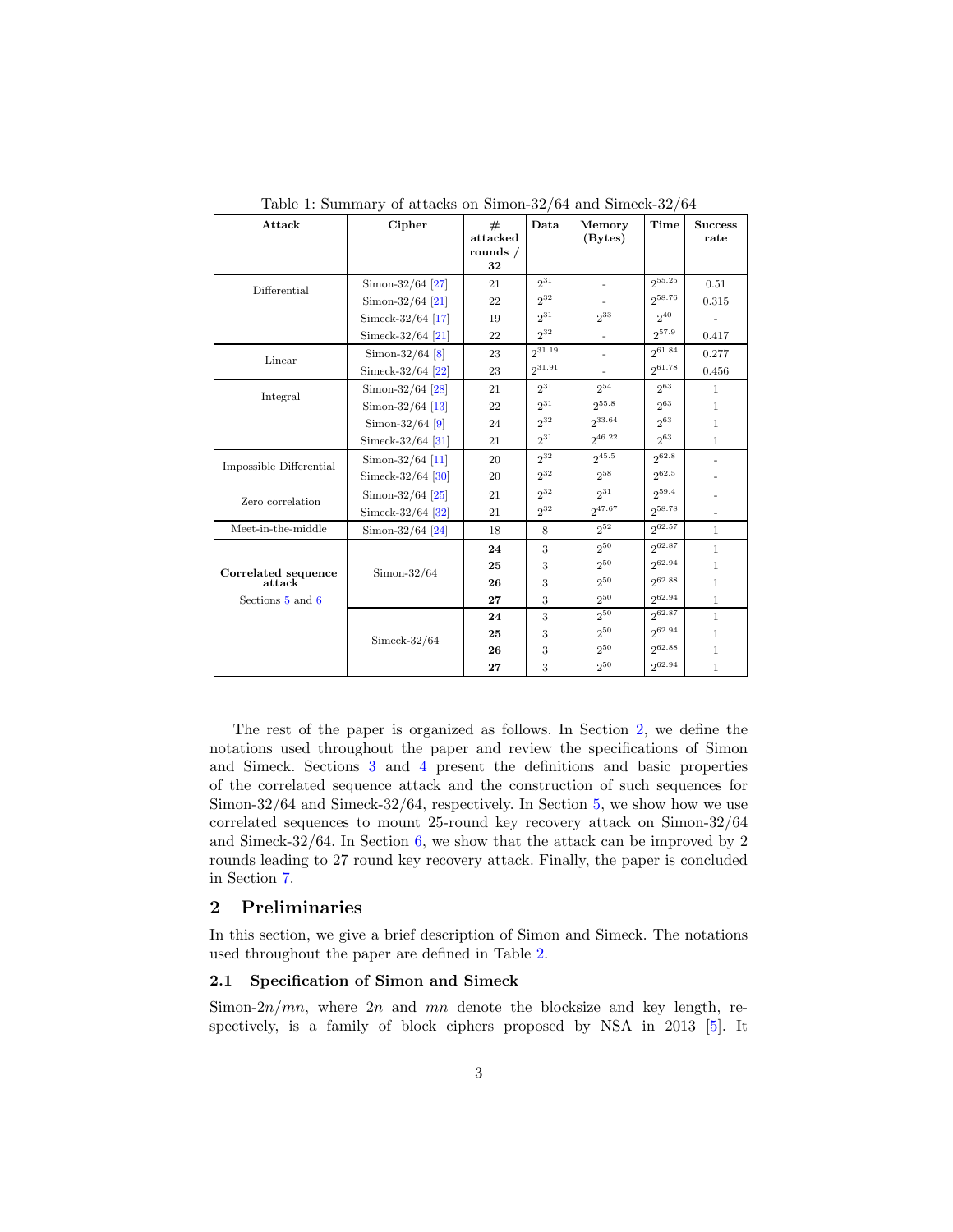<span id="page-3-0"></span>Table 2: Notations Notation Description + bitwise XOR & bitwise AND n wordsize  $\mathcal K$  key space  $\mathbb{F}_2$  {0,1}  $\mathbb{F}_2^n$  $n$  dimensional vector space over  $\mathbb{F}_2$  $L^i$ left cyclic shift operator, i.e., for  $x \in \mathbb{F}_2^n$ ,  $L^i(x) =$  $(x_i, x_{i+1}, \ldots, x_{n-1}, x_0, x_1, \ldots, x_{i-1})$  $C_s$  coset modulo  $2^n - 1$ , i.e.,  $C_s = \{s, 2s, ..., 2^{n_s - 1}s\}$  where  $n_s$  is the smallest number such that  $s \equiv 2^{n_s} s \mod 2^n - 1$ , and  $s$  is the smallest number in  $C_s$  and denotes the coset leader  $|S|$  cardinality of set S  $A[i]$  *i*-th element of A  $Img(f)$  Image set of f

adopts a Non-Linear Feedback Shift Register (NLFSR) based structure as depicted in Figure [1.](#page-3-1) At each round, the state is updated non-linearly using the function  $f_{(a,b,c)}(x) = L^a(x) \& L^b(x) + L^c(x)$  where  $(a,b,c) = (8,1,2)$ . For r-round cipher, the  $(i + 2)$ -th element of NLFSR sequence is given by  $s_{i+2} = f_{(8,1,2)}(s_{i+1}) + s_i + k_i$  $s_{i+2} = f_{(8,1,2)}(s_{i+1}) + s_i + k_i$  $s_{i+2} = f_{(8,1,2)}(s_{i+1}) + s_i + k_i$  where  $k_i \in \mathbb{F}_2^n$  is the *i*-th round subkey<sup>2</sup> and  $0 \leq i < r$ . Finally, the ciphertext is the r-th state of NLFSR, i.e.,  $(s_{r+1}, s_r)$ .

<span id="page-3-1"></span>

Fig. 1: Simon block cipher

Simeck- $2n/mn$  was proposed in CHES 2015 by Yang *et al.* [\[30\]](#page-18-1) and adopts a similar structure as Simon. However, it has more efficient and compact hardware implementation because of reuse of the round function in the key scheduling algorithm. The shift parameters of Simeck are given by  $(a, b, c) = (5, 0, 1)$ .

<span id="page-3-2"></span><sup>&</sup>lt;sup>2</sup>  $k_0, k_1, \ldots, k_{m-1}$  are first m n-bit words of key.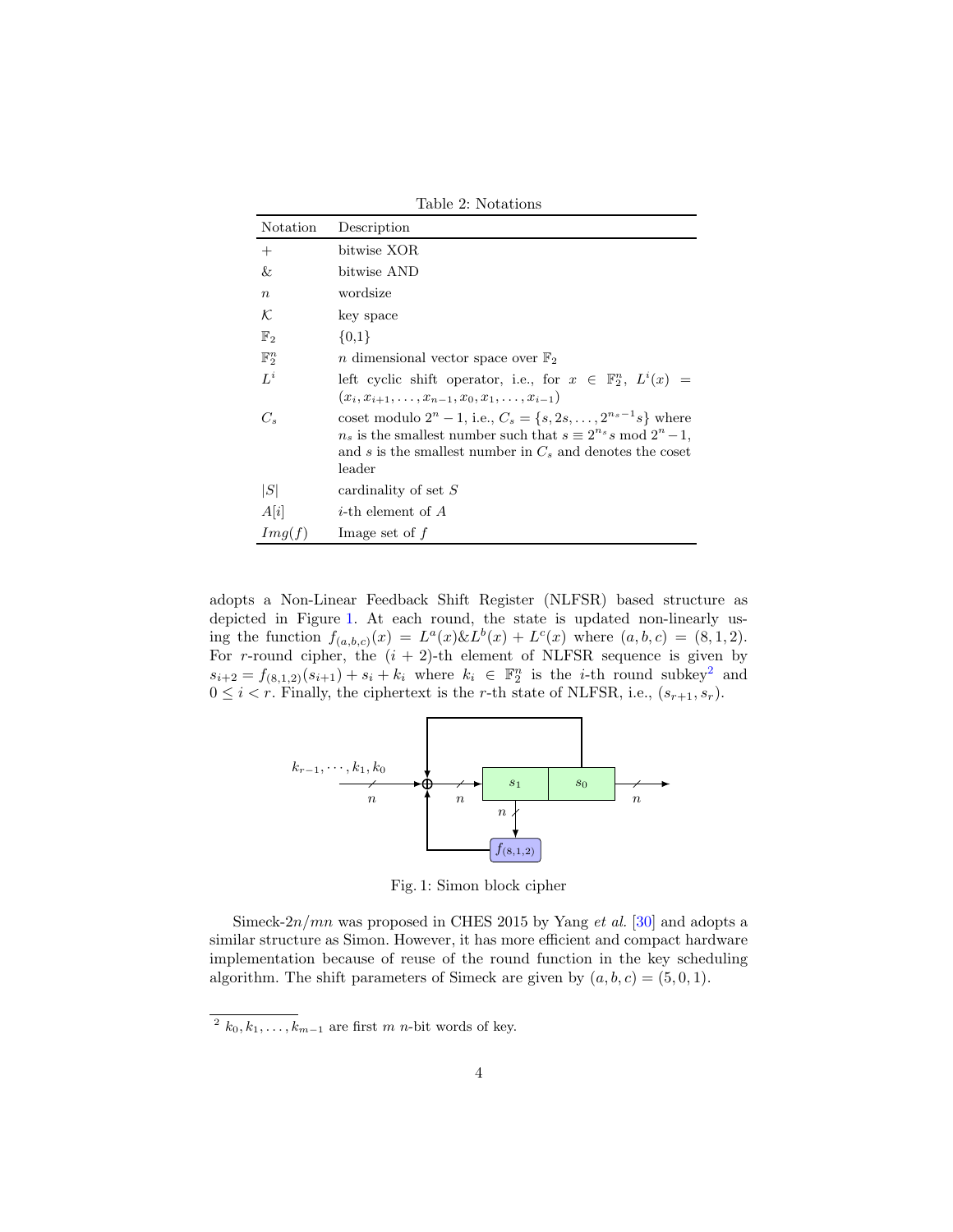For  $n = 16$  and  $m = 4$ ,  $r = 32$  and the subkeys for  $i \geq 4$  are calculated as follows.

Simon-32/64 key scheduling algorithm.  $k_{i+4} = Z_{i-4} + k_i + k_{i+1} + k_i$  $L^{15}(k_{i+1}) + L^{13}(k_{i+3}) + L^{12}(k_{i+3}).$ 

 ${\bf Sincek\text{-}32/64\,\, key\,\, scheduling\,\, algorithm.\,\, k_{i+4} = Z_{i-4} + f_{(5,0,1)}(k_{i+1}) + k_i. }$ 

The attack presented in this paper is not affected by the constants  $Z_i$  and the reader may refer to  $[5, 30]$  $[5, 30]$  $[5, 30]$  for more details of their respective key scheduling algorithms. From now onwards, we refer to  $f_{(a,b,c)}$  as Simon-like non-linear function unless the parameter set  $(a, b, c)$  is explicitly mentioned.

#### <span id="page-4-0"></span>3 Correlated Sequence Attack

In this section, we formally introduce the correlated sequence attack. We first define the correlated sequences of block ciphers. Next, we show how to use such sequences in a meet-in-the-middle (MitM) attack.

Consider an *n*-bit block cipher with  $r$  rounds and  $mn$ -bit master key  $k = (k_0, k_1, \ldots, k_{m-1})$  as depicted in Figure [2.](#page-4-1) Let  $s_i$  denote the state at *i*-th round. Then, for  $0 \leq i < r$ ,  $s_{i+1} = \text{rf}(s_i, k_i)$  where rf denotes the round function, and is generally a composition of two functions, namely i) a linear function  $\chi$ and ii) a non-linear function  $\rho$ .

<span id="page-4-1"></span>

Fig. 2: Generic diagram of a block cipher

#### 3.1 Correlated sequences

<span id="page-4-2"></span>**Definition 1 (Keyed sequence).** Given k and  $1 \leq t < r$ . We say  $S_{(k,t)} =$  $(s_0, s_1, \ldots, s_{t-1})$  is a keyed sequence of length t, if  $s_{i+1} = rf(s_i, k_i)$  for  $0 \leq i \leq t-1$ .

From Definition [1,](#page-4-2) it is clear that we need to compute rf  $t$  times to obtain  $S_{(k,t)}$ . This implies that  $\rho$  is computed t times in total. Thus, to obtain another sequence  $S_{(k',t)}$  of same length t, the worst case is to compute  $\rho$  exactly t times. The idea of correlated sequences is "Given  $S_{(k,t)}$  and  $k' \neq k$ , obtain the sequence  $S_{(k',t)}$  by computing the non-linear function  $\rho$  atmost  $t$  times."

We now present a toy example to illustrate this idea before providing the formal definition.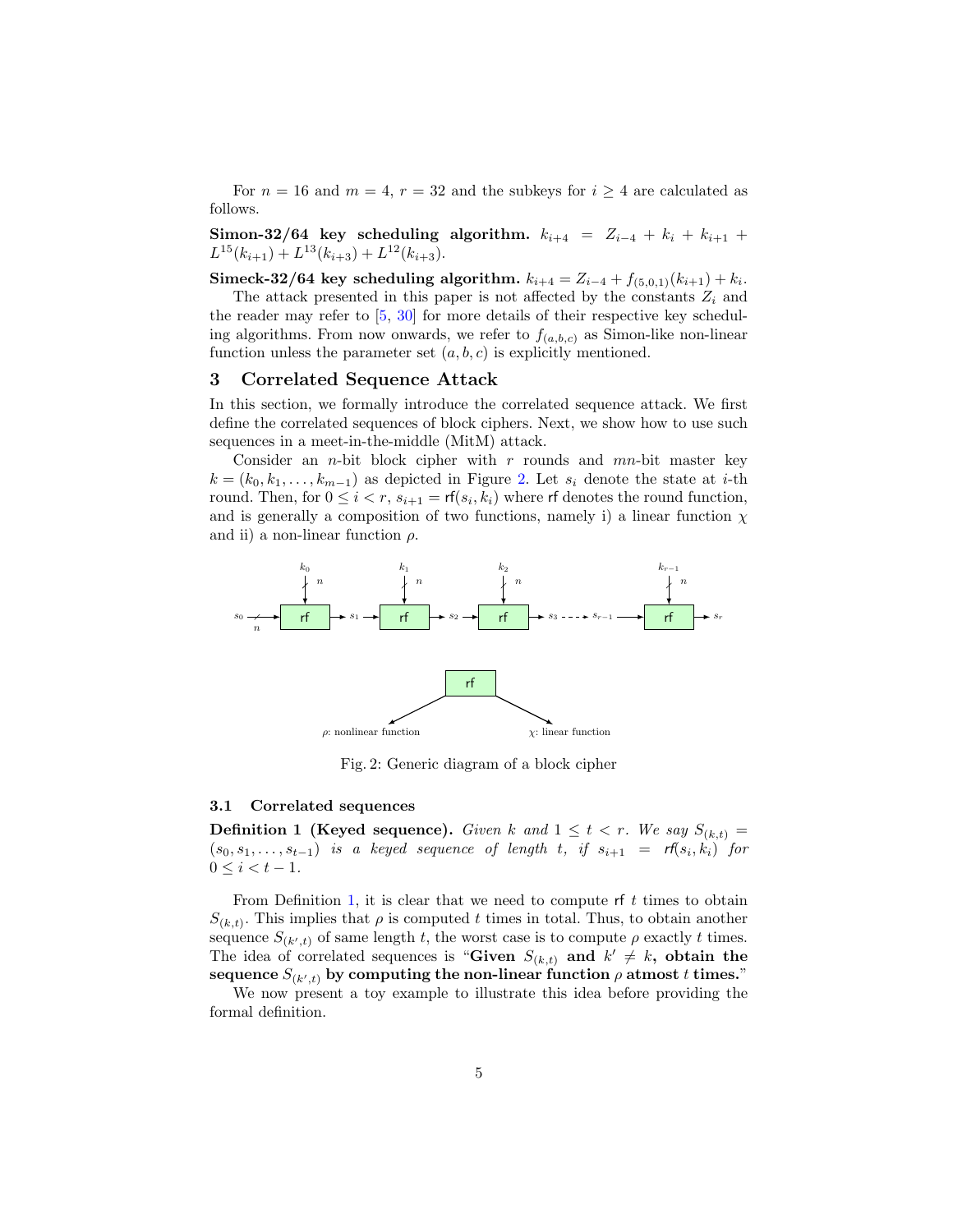Example 1. Consider a 4-bit toy Simon-like block cipher with 8-bit blocksize and 16-bit key as depicted in Figure [3.](#page-5-0) Let the non-linear function is given by  $\rho(x) = L(x)\&x + L^2(x)$  where  $x \in \mathbb{F}_2^4$ . The length seven keyed sequences are given in Table [3.](#page-6-1) We note the following observations from Table [3.](#page-6-1)

- 1. For all  $k, s_4 = k_2, s_5 = 0$  and  $s_6 = k_2 + k_4$ .
- 2. For all  $k'$ ,  $s'_4 = k'_2$ ,  $s'_5 = 1$  and  $s'_6 = k'_2 + k'_4 + \rho(1)$ .
- <span id="page-5-0"></span>3. For each row,  $k'_3 = k_3 + 1$  and  $s'_6 = s_6 + k_4 + k'_4 + \rho(1)$ .



Fig. 3: 4-bit toy Simon-like cipher

We now define the correlated sequences in Definition [2.](#page-5-1)

<span id="page-5-1"></span>**Definition 2** (( $\sigma$ , t)-correlated sequences). Given  $S_{(k,t)}$  and  $0 \leq \sigma < t$ . We say  $S_{(k,t)}$  and  $S_{(k',t)}$  are  $(\sigma,t)$ -correlated sequences if  $S_{(k',t)}$  can be obtained from  $S_{(k,t)}$  by computing the non-linear function  $\rho$  exactly  $\sigma$  times.

Remark 1.  $\sigma = 0 \implies S_{(k,t)}$  and  $S_{(k',t)}$  are linearly related.

**Definition 3 (Correlated keys).** Given  $S_{(k,t)}$ . We define correlated keys as the set  $CK(k) = \{k' \mid S_{(k,t)} \text{ and } S_{(k',t)} \text{ are } (0,t) \text{-}correlated sequences \}.$ 

For example, in Table [3,](#page-6-1) for each row  $S_{(k,t)}$  and  $S_{(k',t)}$  are  $(1,7)$  correlated sequences,  $|CK((0,0,0,0))|=15$  (gray colored rows) and  $|CK((0,0,0,1))|=15$ (light gray rows). Thus, to obtain all 32 sequences, we only need to compute  $S_{((0,0,0,0),5)}$  and  $S_{((0,0,0,1),5)}$  which requires only one computation of  $\rho$ .

#### 3.2 MitM attack using correlated sequences

Let  $(s_0, s_r)$  denote the plaintext and ciphertext pair encrypted with the mn-bit master key k. As depicted in Figure [4,](#page-6-2) we first use  $s_0$  to construct  $(\sigma, t_1)$ -correlated sequences and their corresponding CK(·) for  $t_1$  rounds. Next, starting with  $s_r$ , we follow the same approach. We then do partial encryption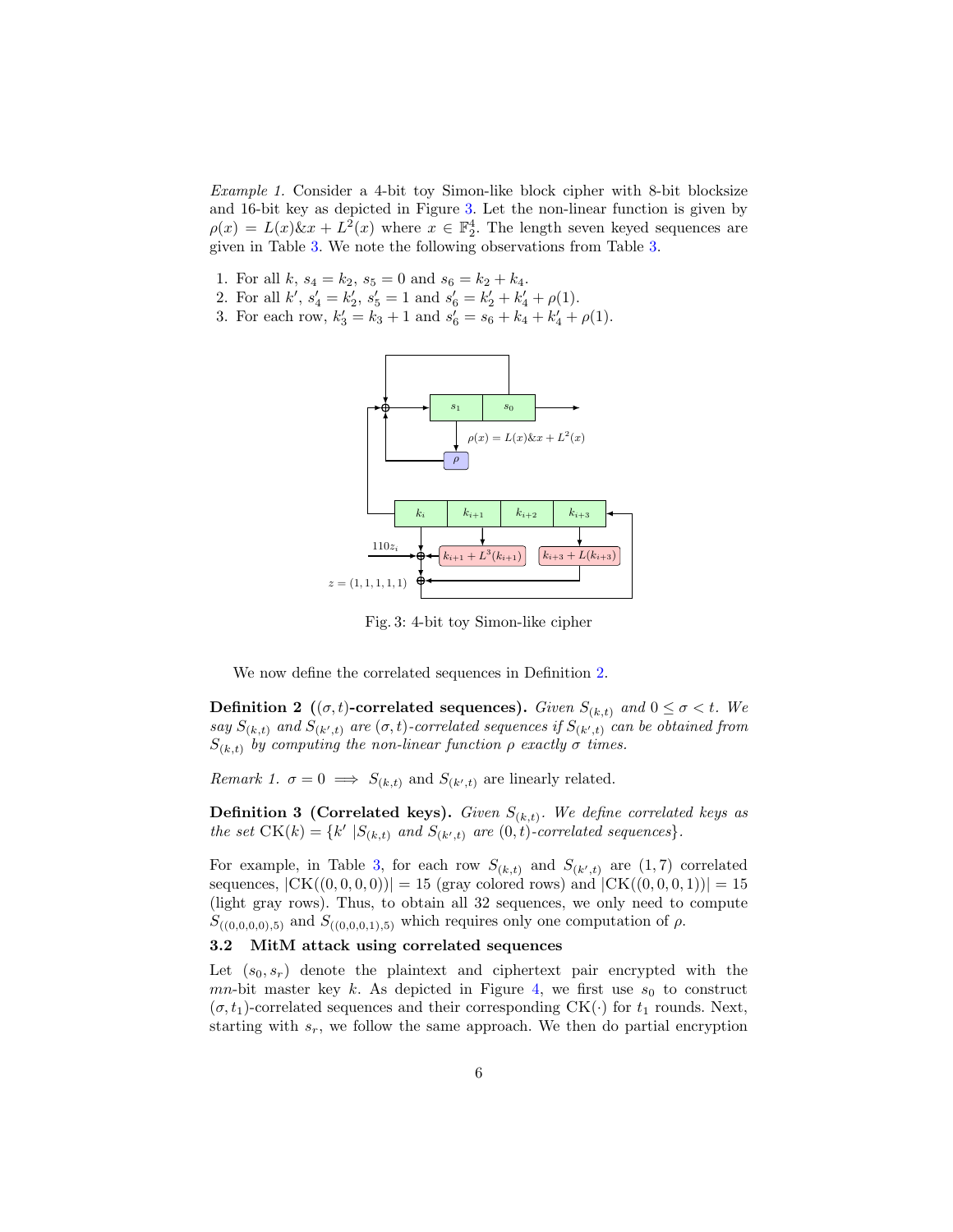Table 3: Keyed sequences

<span id="page-6-1"></span>

| $k_0$    | $k_{1}$  | $k_2$          | $k_3$          | $k_4$          | s <sub>0</sub> | $s_1$          | $s_2$          | $s_3$          | $s_4$          | $s_5$          | S6             | $k_0'$         | $k_1'$         | $k_2'$         | $k'_3$         | $k_4'$         | $s'_0$   | $s'_1$   | $s_2'$   | $s_3'$         | $s_4'$       | $s'_{5}$     | $s'_6$         |
|----------|----------|----------------|----------------|----------------|----------------|----------------|----------------|----------------|----------------|----------------|----------------|----------------|----------------|----------------|----------------|----------------|----------|----------|----------|----------------|--------------|--------------|----------------|
| $\bf{0}$ | $\Omega$ | $\mathbf{0}$   | $\Omega$       | 13             | $\bf{0}$       | $\bf{0}$       | $\Omega$       | $\Omega$       | $\Omega$       | $\Omega$       | 13             | $\bf{0}$       | $\bf{0}$       | $\bf{0}$       | $\mathbf{1}$   | 14             | $\bf{0}$ | $\bf{0}$ | 0        | $\bf{0}$       | $\mathbf{0}$ | 1            | 10             |
| $\Omega$ | $\Omega$ | 1              | 4              | $\mathbf{1}$   | $\Omega$       | $\Omega$       | $\Omega$       | $\Omega$       | $\mathbf{1}$   | $\Omega$       | $\Omega$       | $\Omega$       | $\Omega$       | 1              | 5              | $\overline{2}$ | $\Omega$ | $\Omega$ | 0        | $\Omega$       |              |              | 7              |
| $\Omega$ | $\Omega$ | $\overline{2}$ | 8              | $\overline{4}$ | $\Omega$       | $\Omega$       | $\overline{0}$ | $\Omega$       | $\overline{2}$ | $\Omega$       | 6              | $\Omega$       | $\Omega$       | $\overline{2}$ | 9              | $\overline{7}$ | $\Omega$ | $\Omega$ | $\Omega$ | $\Omega$       | 2            |              |                |
| $\Omega$ | $\Omega$ | 3              | 14             | 14             | $\Omega$       | $\Omega$       | $\Omega$       | $\Omega$       | 3              | $\Omega$       | 13             | $\Omega$       | $\Omega$       | 3              | 15             | 13             | $\Omega$ | $\Omega$ | $\Omega$ | $\Omega$       | 3            | $\mathbf{1}$ | 10             |
| $\Omega$ | $\Omega$ | $\overline{4}$ | $\mathbf{1}$   | 14             | $\Omega$       | $\Omega$       | $\Omega$       | $\Omega$       | $\overline{4}$ | $\Omega$       | 10             | $\Omega$       | $\Omega$       | $\overline{4}$ | $\Omega$       | 13             | $\Omega$ | $\Omega$ | 0        | $\Omega$       | 4            | $\mathbf{1}$ | 13             |
| $\theta$ | $\Omega$ | 5              | $\overline{5}$ | $\overline{2}$ | $\overline{0}$ | $\overline{0}$ | $\overline{0}$ | $\overline{0}$ | 5              | $\Omega$       | $\overline{7}$ | $\Omega$       | $\theta$       | 5              | $\overline{4}$ | $\mathbf{1}$   | $\Omega$ | $\Omega$ | 0        | $\theta$       | 5            | 1            | $\theta$       |
| 0        | $\Omega$ | 6              | 13             | 11             | $\Omega$       | $\overline{0}$ | $\overline{0}$ | $\Omega$       | 6              | $\Omega$       | 13             | $\Omega$       | $\theta$       | 6              | 12             | 8              | $\Omega$ | $\Omega$ | $\Omega$ | $\Omega$       | 6            | $\mathbf{1}$ | 10             |
| 0        | $\Omega$ | 7              | 11             | $\mathbf{1}$   | $\Omega$       | $\Omega$       | $\overline{0}$ | $\Omega$       | 7              | $\theta$       | 6              | $\overline{0}$ | $\Omega$       | 7              | 10             | $\overline{2}$ | $\theta$ | $\Omega$ | 0        | $\Omega$       |              |              | 1              |
| $\Omega$ | $\Omega$ | 8              | $\overline{2}$ | 11             | $\overline{0}$ | $\Omega$       | $\Omega$       | $\Omega$       | 8              | $\Omega$       | 3              | $\Omega$       | $\Omega$       | 8              | 3              | 8              | $\Omega$ | $\Omega$ | $\Omega$ | $\Omega$       | 8            | 1            | 4              |
| $\Omega$ | $\Omega$ | 9              | 7              | $\overline{4}$ | $\Omega$       | $\Omega$       | $\overline{0}$ | $\overline{0}$ | 9              | $\Omega$       | 13             | $\Omega$       | $\Omega$       | 9              | 6              | $\overline{7}$ | $\Omega$ | $\Omega$ | $\Omega$ | $\overline{0}$ | 9            | $\mathbf{1}$ | 10             |
| $\theta$ | $\Omega$ | 10             | 10             | $\overline{2}$ | $\Omega$       | $\overline{0}$ | $\overline{0}$ | $\overline{0}$ | 10             | $\theta$       | 8              | $\overline{0}$ | $\theta$       | 10             | 11             | 1              | $\Omega$ | $\Omega$ | $\Omega$ | $\theta$       | 10           | $\mathbf{1}$ | 15             |
| $\Omega$ | $\Omega$ | 11             | 13             | 11             | $\overline{0}$ | $\Omega$       | $\Omega$       | $\Omega$       | 11             | $\theta$       | $\Omega$       | $\Omega$       | $\Omega$       | 11             | 12             | 8              | $\Omega$ | $\Omega$ | 0        | $\Omega$       | 11           |              | 7              |
| $\theta$ | $\Omega$ | 12             | -11            | $\mathbf{1}$   | $\theta$       | $\overline{0}$ | $\overline{0}$ | $\overline{0}$ | 12             | $\theta$       | 13             | $\Omega$       | $\Omega$       | 12             | -10            | $\overline{2}$ | $\Omega$ | $\Omega$ | $\Omega$ | $\Omega$       | 12           | 1            | 10             |
| $\Omega$ | $\Omega$ | 13             | 14             | 14             | $\Omega$       | $\Omega$       | $\Omega$       | $\Omega$       | 13             | $\theta$       | 3              | $\Omega$       | $\Omega$       | 13             | -15            | 13             | $\Omega$ | $\Omega$ | $\Omega$ | $\Omega$       | 13           | 1            | $\overline{4}$ |
| $\theta$ | $\Omega$ | 14             |                | $\overline{4}$ | $\Omega$       | $\Omega$       | $\theta$       | $\overline{0}$ | 14             | $\theta$       | 10             | $\overline{0}$ | $\theta$       | 14             | 6              | 7              | $\Omega$ | $\Omega$ | $\Omega$ | $\Omega$       | 14           | -1           | 13             |
| $\theta$ | $\Omega$ | 15             | $\Omega$       | 13             | $\Omega$       | $\overline{0}$ | $\theta$       | $\theta$       | 15             | $\overline{0}$ | $\overline{2}$ | $\overline{0}$ | $\overline{0}$ | 15             | 1              | 14             | $\Omega$ | 0        | 0        | $\Omega$       | 15           | 1            | 5              |

<span id="page-6-2"></span>

Fig. 4: MitM attack using correlated sequences

for  $t_2$  rounds starting from  $t_1$ -th round and match the state values at  $(t_1 + t_2)$ -th round.

Let  $T_f$  (resp.  $T_b$ ) denote the number of computations of  $\rho$  to construct  $(\sigma, t_1)$ -correlated sequences and their corresponding CK(·) in forward (resp. backward) direction. Then, the time complexity in terms of the number of computations of  $\rho$  is given by  $T_{online} = T_f + T_b + 2^{|\mathcal{K}|} \times \frac{t_2}{r}$ . Clearly,  $T_{online} < 2^{|\mathcal{K}|}$ .

Remark 2. The above attack returns  $2^{n(m-1)}$  keys that map  $s_0$  to  $s_r$ . The correct key can then be found out by performing an exhaustive search on the remaining known  $\lceil \frac{mn}{n} \rceil - 1$  plaintext-ciphertext pairs.

# <span id="page-6-0"></span>4 Correlated Sequences of Simon- $2n/4n$  and Simeck- $2n/4n$

In this section, we show the construction of correlated sequences of Simon- $2n/4n$  and Simeck- $2n/4n$ . We first look at the theoretical properties of non-linear function  $f_{(a,b,c)}$ . Next, we use these properties to construct  $(1, 8)$ -correlated sequences. We assume that  $a \neq b \neq c$ .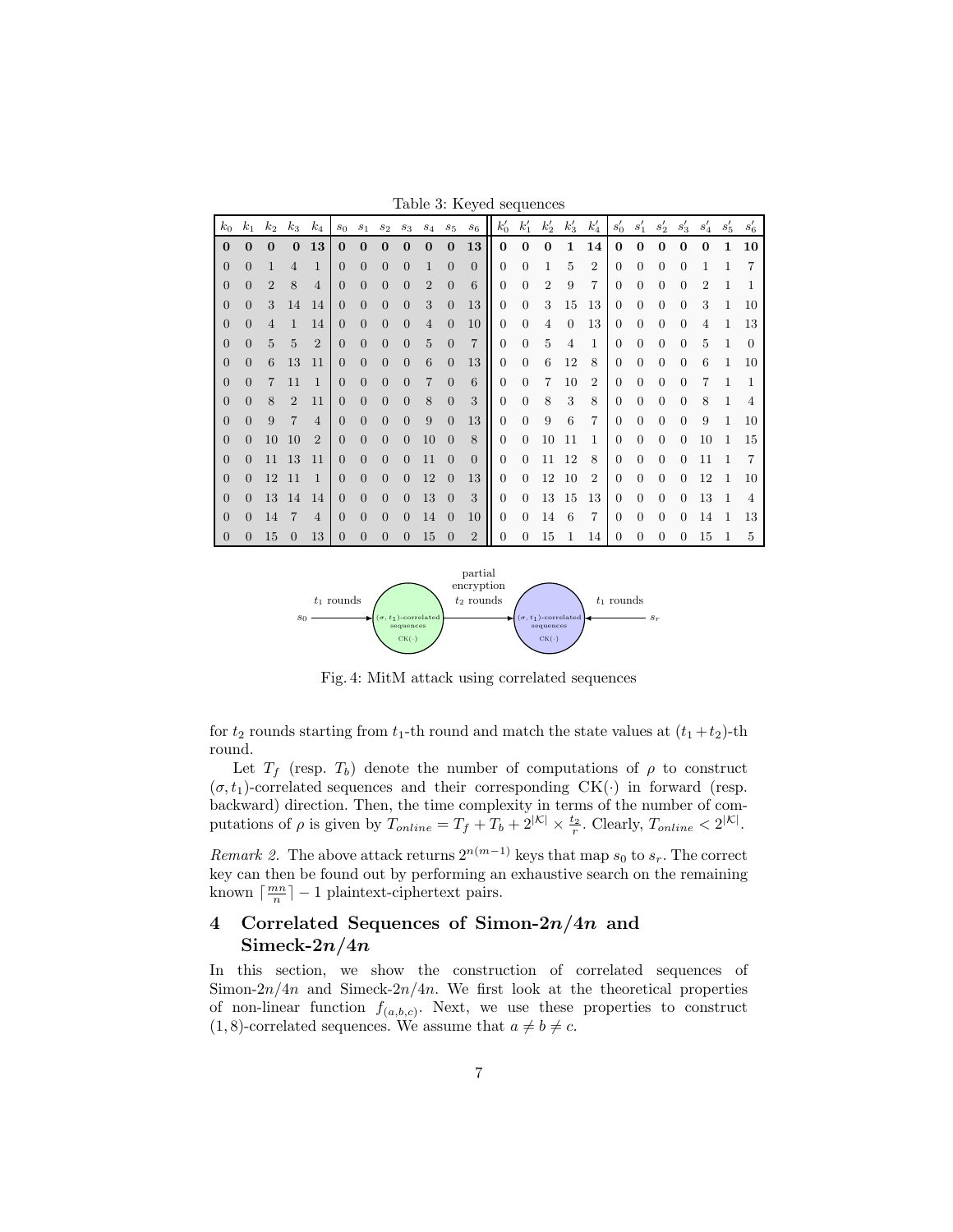#### 4.1 Properties of Simon-like non-linear function

<span id="page-7-0"></span>Property 1. Let s be the coset leader corresponding to the coset  $C_s$ , then for  $0 \leq i < |C_s|$ , we have

1. 
$$
f_{(a,b,c)}(L^i(s)) = L^i(f_{(a,b,c)}(s))
$$
  
\n2.  $f_{(a,b,c)}(s) = L^{a-1}(s) + L^{b-1}(s) + L^{c-1}(s)$ , if  $s = \underbrace{011...1}_{n}$ .

<span id="page-7-1"></span>Property 2. Let  $s = 0101...01$  $\overbrace{n}$ and a, b are not both simultaneously even or odd, then

$$
f_{(a,b,c)}(s) = \begin{cases} s & \text{if } c \equiv 0 \bmod 2\\ L(s) & \text{otherwise} \end{cases}
$$

Properties [1](#page-7-0) and [2](#page-7-1) imply that we need to compute the values of  $f_{(a,b,c)}$  for  $\frac{2^n-1}{n}$  coset leaders only. However, as  $f_{(a,b,c)}$  is quadratic and the only linear term involved in it is  $L^c(.)$ , we have  $f_{(a,b,c)}(x) = L^c(x) + z$  for all  $x \in \mathbb{F}_2^n$  and some constant  $z \in \mathbb{F}_2^n$ . As a result, we can partition the coset leaders based on the values of z. Since,  $f_{(a,b,c)}$  is linear on each partition, we call such partition as z-linear segment set and formally define it in Definition [4](#page-7-2) as follows.

<span id="page-7-2"></span>**Definition 4** (*z*-linear segment set). The *z*-linear segment set of  $f_{(a,b,c)}$  is the set of coset leaders  $CL_z$  given by  $CL_z = \{s \mid f_{(a,b,c)}(s) + L^c(s) = z\}.$ 

Table [4](#page-8-0) lists the z-linear segment sets for  $n = 8$  and  $(a, b, c) = (8, 1, 2)$ , while the number of z-linear segments (denoted by  $N_z$ ) for varying n are presented in Table [5.](#page-8-1) (Note that since  $n = 8$ , the shifts  $(8, 1, 2)$  is equivalent to  $(0, 1, 2)$ .)

Example 2. In Table [4,](#page-8-0) consider  $z = 2$  and  $3 \in CL_2$ . Then, for all  $x \in C_3 = \{3, 6, 12, 24, 48, 96, 192, 129\}, f_{(8,1,2)}$  is computed as follows.

| $\boldsymbol{x}$ | $f_{(8,1,2)}(x)$          |
|------------------|---------------------------|
| 3                | $L^2(3) + 2 = 14$         |
| 6                | $L^2(6) + L(2) = 28$      |
| 12               | $L^2(12) + L^2(2) = 56$   |
| 24               | $L^2(24) + L^3(2) = 112$  |
| 48               | $L^2(28) + L^4(2) = 224$  |
| 96               | $L^2(96) + L^5(2) = 193$  |
| 192              | $L^2(192) + L^6(2) = 131$ |
|                  | $L^2(129) + L^7(2) = 7$   |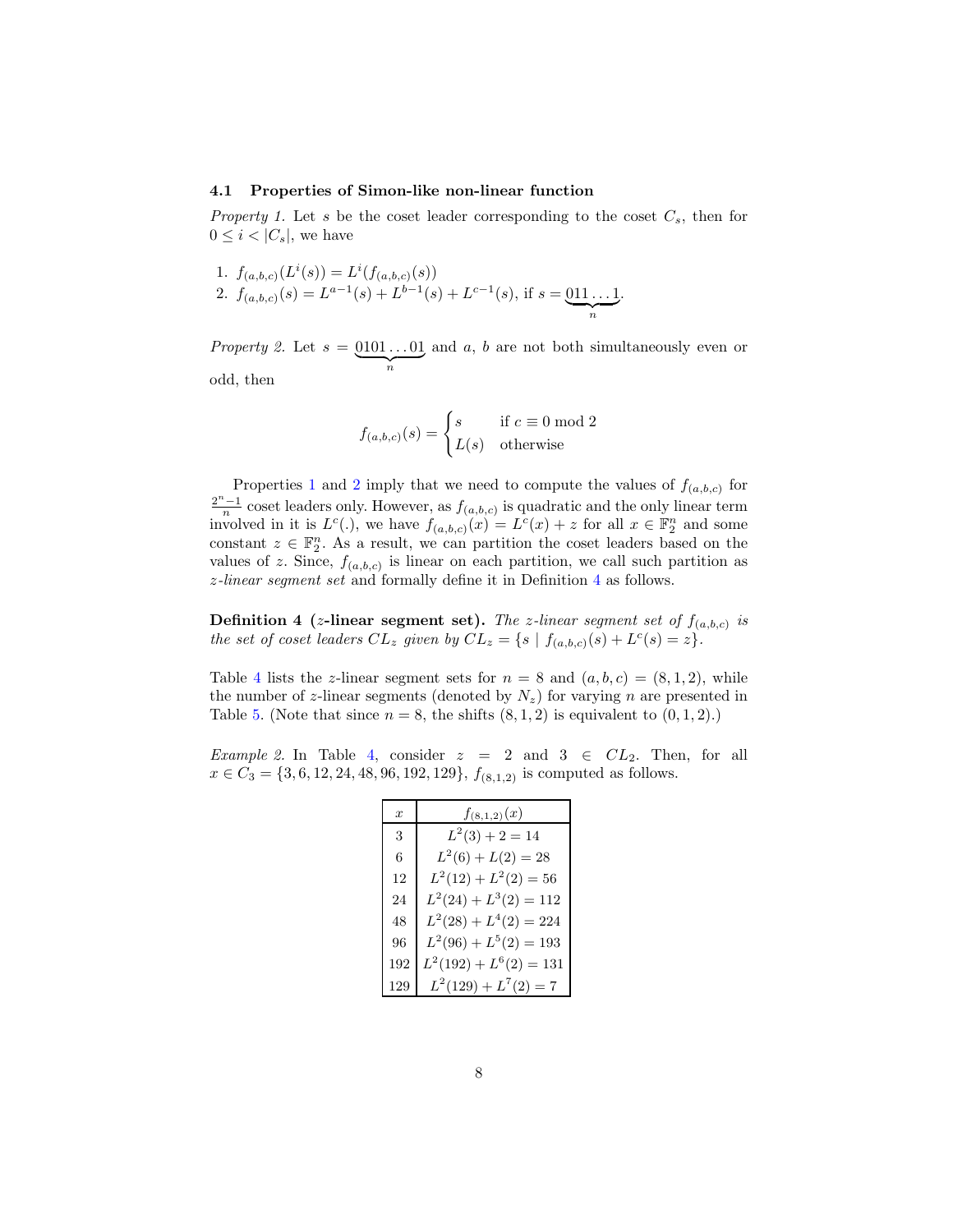<span id="page-8-0"></span>

|                  | allet $(u, v, c) = (0, 1, 2)$    |                |                     |
|------------------|----------------------------------|----------------|---------------------|
| $\boldsymbol{z}$ | $CL_z$                           | z              | $CL_z$              |
| $\boldsymbol{0}$ | $\{0, 1, 5, 9, 17, 21, 37, 85\}$ | $\overline{2}$ | $\{3, 11, 19, 43\}$ |
| 6                | ${7, 23, 39, 87}$                | 8              | ${13, 45}$          |
| 14               | ${15}$                           | 16             | ${25}$              |
| 18               | ${27, 91}$                       | 24             | ${29}$              |
| $30\,$           | ${95, 31}$                       | 32             | ${53}$              |
| 34               | ${51}$                           | 38             | ${55}$              |
| 50               | ${59}$                           | 56             | ${61}$              |
| 62               | ${63}$                           | 78             | ${111}$             |
| 102              | ${119}$                          | 126            | ${127}$             |
| 255              | ${255}$                          | 13             | ${47}$              |

Table 4: *z*-linear segment sets for  $n = 8$ and  $(a, b, c) = (8, 1, 2)$ 

<span id="page-8-1"></span>Table 5: Number of z-linear segment sets for varying  $n$ 

| $\boldsymbol{n}$ | $# \csc \text{leaders}$ | $N_z$     |           |  |  |  |
|------------------|-------------------------|-----------|-----------|--|--|--|
|                  |                         | (a, b, c) |           |  |  |  |
|                  |                         | (8,1,2)   | (5, 0, 1) |  |  |  |
| 8                | 36                      | 20        | 17        |  |  |  |
| 10               | 108                     | 42        | 14        |  |  |  |
| 12               | 352                     | 119       | 119       |  |  |  |
| 14               | 1182                    | 50        | 287       |  |  |  |
| 16               | 4116                    | 909       | 798       |  |  |  |

#### 4.2 Construction of (1, 8)-correlated sequences

Let  $(s_0, s_1)$  be any random  $2n$ -bit value and  $\mathbb{K}_{(k_0, k_1)}$  =  $\{(k_0, k_1, k_2, k_3) | (k_2, k_3) \in \mathbb{F}_2^n \times \mathbb{F}_2^n\}$  be the set of  $2^{2n}$  keys with  $k_0$  and  $k_1$  fixed to some constant value. For  $t \geq 6$  and  $0 \leq i < 2^n$ , define

$$
\mathbb{P}(i, t, \mathbb{K}_{(k_0, k_1)}) = \{(k, S_{(k,t)}) \mid k \in \mathbb{K}_{(k_0, k_1)} \text{ and } s_5 = i\}
$$

as the set of keys and their corresponding sequences which maps  $s_5$  to i.

We start with the simpler case, i.e.,  $s_5 = 0$ . First, we construct  $\mathbb{P}(0, 8, \mathbb{K}_{(k_0, k_1)})$  and then show how to construct  $\mathbb{P}(i, 8, \mathbb{K}_{(k_0, k_1)})$  using the knowledge of  $\mathbb{P}(0, 8, \mathbb{K}_{(k_0, k_1)})$ .

**4.2.1 Construction of**  $\mathbb{P}(0, 8, \mathbb{K}_{(k_0,k_1)})$ . We divide the construction of  $\mathbb{P}(0, 8, \mathbb{K}_{(k_0, k_1)})$  into 3 steps, namely i) Finding  $\mathbb{P}(0, 6, \mathbb{K}_{(k_0, k_1)})$ , ii) Obtaining  $\mathbb{P}(0, 7, \mathbb{K}_{(k_0, k_1)})$  from  $\mathbb{P}(0, 6, \mathbb{K}_{(k_0, k_1)})$ , and iii) Obtaining  $\mathbb{P}(0, 8, \mathbb{K}_{(k_0, k_1)})$  from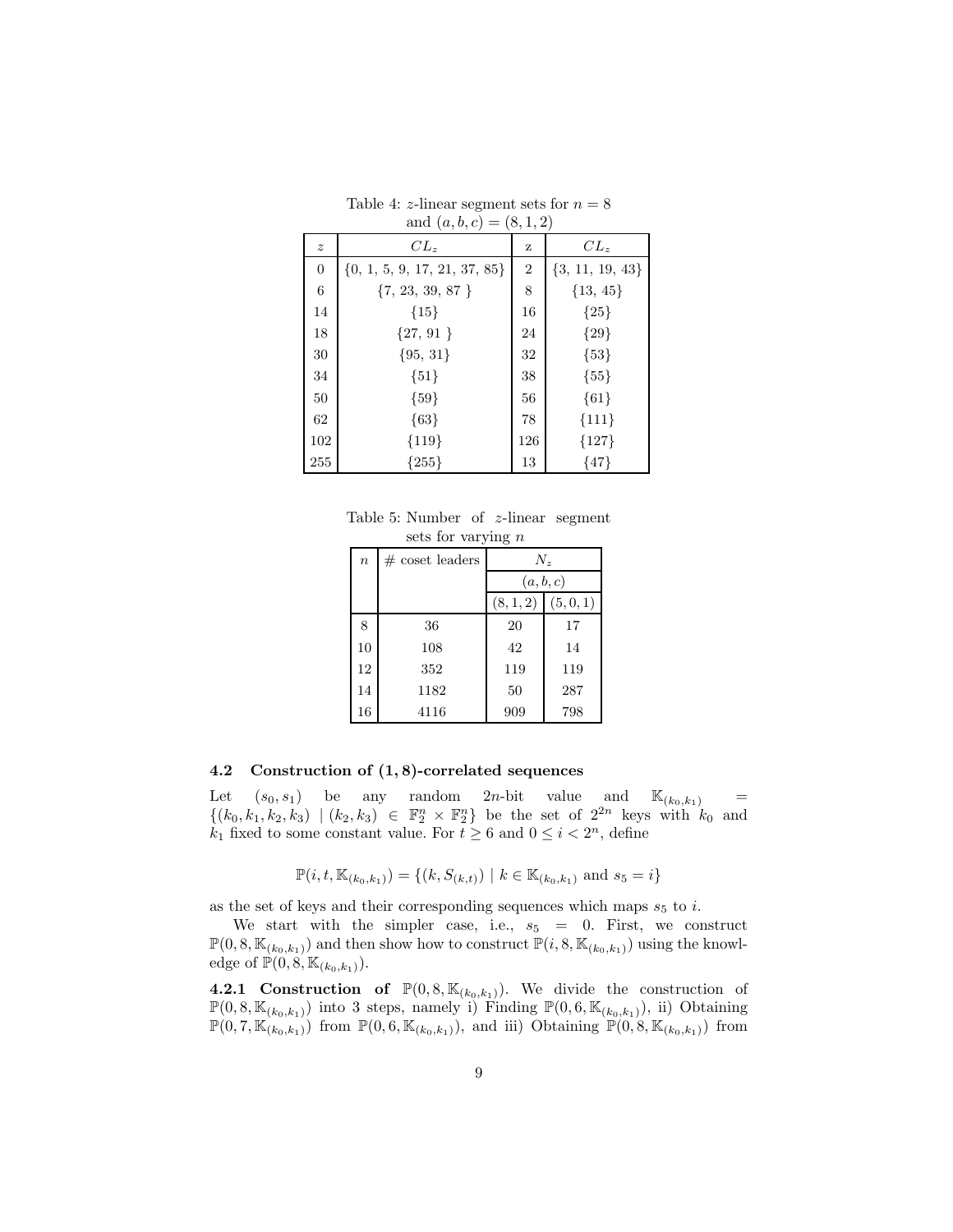$\mathbb{P}(0, 7, \mathbb{K}_{(k_0,k_1)})$ . For each step, we denote the number of computations of  $f_{(a,b,c)}$ by  $T_{step}$ . We now present the details of each step as follows.

Step 1: Finding  $\mathbb{P}(0,6,\mathbb{K}_{(k_0,k_1)})$ . We note that  $\forall k \in \mathbb{K}_{(k_0,k_1)}, S_{(k,4)}$  is a constant sequence and requires only 2 computations of  $f_{(a,b,c)}$ . Hence, finding the keys for which  $s_5 = 0$  is equivalent to solve  $f_{(a,b,c)}(X + k_2) = k_3 + s_3$  where  $X = f_{(a,b,c)}(s_3) + s_2$ . We use z-linear segments (see Definition [4\)](#page-7-2) to solve this equation. As a result,  $T_{step_1} = 2 + N_z$ .

<span id="page-9-0"></span>*Remark 3.*  $|\mathbb{P}(0,6,\mathbb{K}_{(k_0,k_1)})|=2^n$ , as  $s_4=X+k_2$  can take all  $2^n$  distinct values.

Step 2: Obtaining  $\mathbb{P}(0, 7, \mathbb{K}_{(k_0,k_1)})$  from  $\mathbb{P}(0, 6, \mathbb{K}_{(k_0,k_1)})$ . Let  $(k, S_{(k,6)}) \in$  $\mathbb{P}(0,6,\mathbb{K}_{(k_0,k_1)})$  and consider the following relation  $s_4 + s_6$ . We have  $s_4 + s_6 = s_4 + f_{(a,b,c)}(s_5) + s_4 + k_4 = s_4 + 0 + s_4 + k_4 \implies s_6 = s_4 + k_4.$ Thus,  $T_{step_2} = 0$ .

**Step 3: Obtaining**  $\mathbb{P}(0, 8, \mathbb{K}_{(k_0,k_1)})$  from  $\mathbb{P}(0, 7, \mathbb{K}_{(k_0,k_1)})$ . Let  $(k, S_{(k,7)})$ ,  $(k', S_{(k',7)}) \in \mathbb{P}(0, 7, \mathbb{K}_{(k_0,k_1)})$  be such that  $s'_4 = s_6$ . Thus,  $f_{(a,b,c)}(s_6) =$  $f_{(a,b,c)}(s_4') = k_3' + s_3$  (follows from Step 1). We note that such a pair always exists. This follows directly from Remark [3.](#page-9-0) We now evaluate  $s_7$  as follows:  $s_7 = f_{(a,b,c)}(s_6) + s_5 + k_5 = s_3 + k'_3 + 0 + k_5 = s_3 + k'_3 + k_5$ . Hence,  $T_{steps} = 0$ .

**4.2.2 Computing**  $\mathbb{P}(i, 8, \mathbb{K}_{(k_0, k_1)})$  from  $\mathbb{P}(0, 8, \mathbb{K}_{(k_0, k_1)})$ . We could use the similar construction shown above to get  $\mathbb{P}(i, 8, \mathbb{K}_{(k_0,k_1)})$  for  $1 \leq i < 2^n$ . However, this would require  $2^{n}(2+N_z)$  computations of  $f_{(a,b,c)}$  in total. In Theorem [1,](#page-10-1) we show how to reduce this number to  $(2+2N_z)$ .

<span id="page-9-2"></span>**Lemma 1.** Let  $\mathbf{I}_{(k_0,k_1)} = \{k_3 | ((k_0,k_1,k_2,k_3), S_{((k_0,k_1,k_2,k_3),6)}) \in \mathbb{P}(0,6,\mathbb{K}_{(k_0,k_1)})\}^3$  $\mathbf{I}_{(k_0,k_1)} = \{k_3 | ((k_0,k_1,k_2,k_3), S_{((k_0,k_1,k_2,k_3),6)}) \in \mathbb{P}(0,6,\mathbb{K}_{(k_0,k_1)})\}^3$  $\mathbf{I}_{(k_0,k_1)} = \{k_3 | ((k_0,k_1,k_2,k_3), S_{((k_0,k_1,k_2,k_3),6)}) \in \mathbb{P}(0,6,\mathbb{K}_{(k_0,k_1)})\}^3$ and  $k = (k_0, k_1, 0, \mathbf{I}_{(k_0, k_1)}[0])$ . Let  $1 \leq k_2 < 2^n$  and  $k' = (k_0, k_1, k_2, \mathbf{I}_{(k_0, k_1)}[k_2])$ be such that  $k \neq k'$ . Then, the following hold.

- 1.  $S_{(k,4)} = S_{(k',4)}$ 2.  $s_4' = X + k_2$ , where  $X = f_{(a,b,c)}(s_3) + s_2$ 3.  $s'_6 = s_6 + k_4 + k'_4 + k_2$ 4.  $s'_7 = s_3 + k'_5 + I_{(k_0, k_1)}[k_2 + k'_4]$ 5.  $s_7 = s_3 + k_5 + \mathbf{I}_{(k_0, k_1)}[k_4]$ 6.  $|CK(k)|=2^n-1$
- *Proof.* 1. Since  $s_0, s_1, s_2$  and  $s_3$  are independent of  $k_3$ , it follows that  $S_{(k,4)} = S_{(k',4)}.$

2. We have  $s'_4 = f_{(a,b,c)}(s'_3) + s'_2 + k_2 = f_{(a,b,c)}(s_3) + s_2 + k_2 \implies s'_4 = X + k_2$ . 3. Consider the following relation  $s'_6 + s_6$ .

$$
s'_{6} + s_{6} = f_{(a,b,c)}(s'_{5}) + s'_{4} + k'_{4} + f_{(a,b,c)}(s_{5}) + s_{4} + k_{4}
$$
  
=  $s'_{4} + k'_{4} + s_{4} + k_{4}$   
=  $X + k_{2} + k'_{4} + X + k_{4} \implies s'_{6} = s_{6} + k_{4} + k'_{4} + k_{2}.$ 

<span id="page-9-1"></span><sup>3</sup>  $|\mathbf{I}_{(k_0,k_1)}|=2^n$  (see Remark [3\)](#page-9-0). Thus,  $\mathbf{I}_{(k_0,k_1)}$  can have multiple values of  $k_3$ .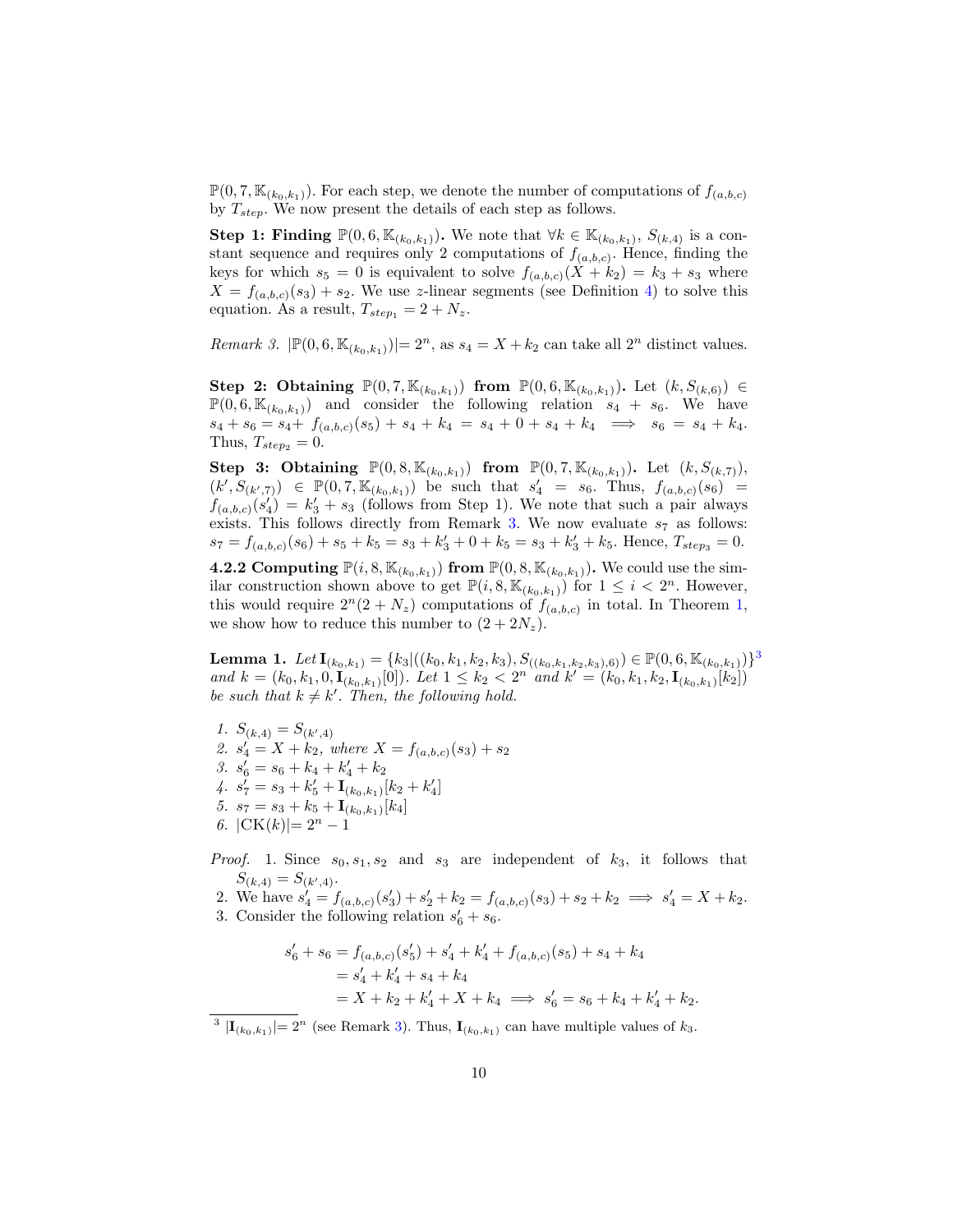- 4. Note that by Step 3 of construction of  $\mathbb{P}(0, 8, \mathbb{K}_{(k_0,k_1)})$ , we have  $s'_7 = s_3 + k'_5 + k''_3$ . Hence, we need to find the index j such that  $\mathbf{I}_{(k_0,k_1)}[j] = k_3''$ . This is equivalent to finding j for which  $s_4'' = s_6'$ . Since,  $s_6' + s_4' = k_4' \implies j = k_2' + k_4' = k_2 + k_4'$ .
- 5. Follows directly from part 4.
- 6. The proof is trivial, as for all  $2^n 1$  values of  $k_2$ ,  $s'_6$  and  $s'_7$  can be computed  $\Box$  linearly.

<span id="page-10-1"></span>**Theorem 1.** Let  $k = (k_0, k_1, 0, \mathbf{I}_{(k_0, k_1)}[0])$ ,  $(k, S_{(k, 6)}) \in \mathbb{P}(0, 6, \mathbb{K}_{(k_0, k_1)})$  and  $\tilde{k} = (k_0, k_1, 0, \mathbf{I}_{(k_0, k_1)}[0] + i)$  where  $1 \leq i < 2<sup>n</sup>$ . Then, the following hold.

1.  $S_{(k,5)} = S_{(\tilde{k},5)}$ 2.  $(\tilde{k}, S_{(\tilde{k}, 6)}) \in \mathbb{P}(i, 6, \mathbb{K}_{(k_0, k_1)})$ 3.  $\tilde{s_6} = s_6 + k_4 + \tilde{k_4} + f_{(a,b,c)}(i)$ 4.  $\tilde{s_7} = s_3 + i + \tilde{k_5} + \mathbf{I}_{(k_0,k_1)}[\tilde{k_2} + \tilde{k_4} + f_{(a,b,c)}(i)]$ 5.  $|CK(k)| = |CK(\bar{k})| = 2^n - 1$ 

Proof. The proof of 1, 2, 3 and 4 is similar to Lemma [1.](#page-9-2) For part 5, note that for  $1 \leq j < 2^n$ ,  $(k_0, k_1, j, \mathbf{I}_{(k_0, k_1)}[j]) \in \mathrm{CK}(k) \iff (k_0, k_1, j, \mathbf{I}_{(k_0, k_1)}[j] + i) \in$  $CK(\overline{k})$ . This follows because  $s_5 + \overline{s_5} = k_3 + \overline{k_3} \implies k_3 + \overline{k_3} = i$ . Thus,  $|\text{CK}(k)| = |\text{CK}(\bar{k})| = 2^n - 1.$ 

<span id="page-10-2"></span>A brief comparison of different approaches with the number of computations of  $f_{(a,b,c)}$  to obtain  $\mathbb{P}(i, 8, \mathbb{K}_{(k_0,k_1)})$  is provided in Table [6.](#page-10-2)

Table 6: Comparison of different approaches with the number of computations of  $f_{(a,b,c)}$ 

| Approach                            | # computations of $f_{(a,b,c)}$ |                   |  |  |  |
|-------------------------------------|---------------------------------|-------------------|--|--|--|
|                                     | (a, b, c)                       |                   |  |  |  |
|                                     | (8, 1, 2)                       | (5, 0, 1)         |  |  |  |
| Naive                               | $2^{32}\times6$                 | $2^{32} \times 6$ |  |  |  |
| Theorem 1 and z-linear segment sets | $(2+1818)$                      | $(2+1596)$        |  |  |  |

# <span id="page-10-0"></span>5 Key Recovery Attack on 25 rounds Simon-32/64 and Simeck-32/64

In this section, we show the key recovery attack procedure on  $25$ -round<sup>[4](#page-10-3)</sup> Simon- $32/64$  and Simeck- $32/64$ . We utilize  $(1, 8)$ -correlated sequences as described in Section [4](#page-6-0) for 6 encryption and 6 decryption rounds in a MitM attack. As a result, we do partial encryption for 12 rounds, starting from round 6 and match the left half of state, i.e.,  $s_{19}$  at 19-th round with the stored value.

In Algorithm [1,](#page-11-0) we present a generic procedure for recovering the secret key. It takes input as 3 known plaintext-ciphertext pairs encrypted either by

<span id="page-10-3"></span> $4(s_0, s_1)$  is the plaintext and  $(s_{25}, s_{26})$  is the ciphertext after 25 rounds.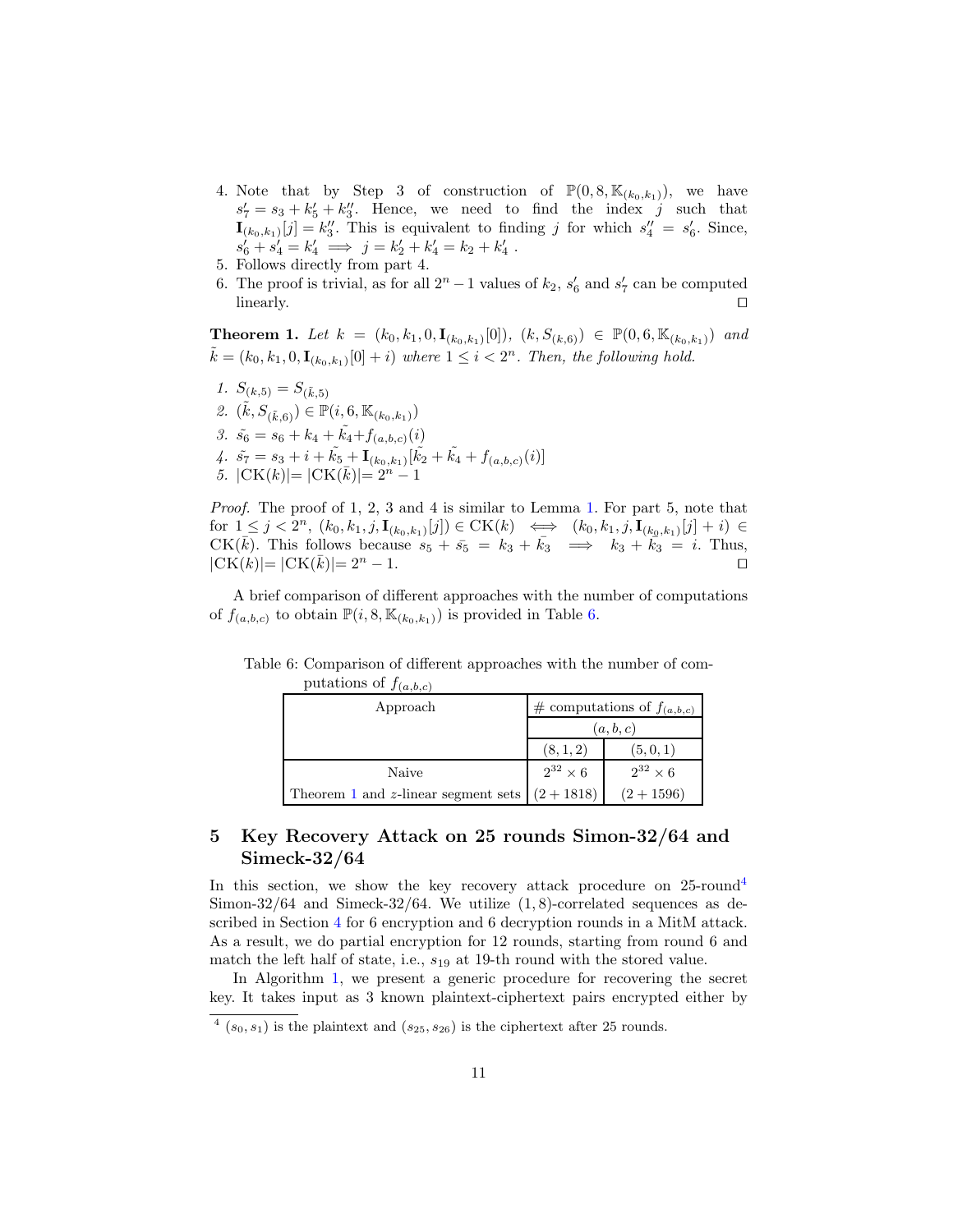Simon-32/64 or Simeck-32/64 and returns the secret key. The attack procedure is divided into two phases, namely i) Offline phase and ii) Online phase. The time complexities of both phases are given by  $T^{offline}$  and  $T^{online}$ , where a subscript (for e.g.,  $T_i^{online}$ ) denotes the time complexity of *i*-th step of the corresponding phase. In what follows, we present the details of both phases.

<span id="page-11-0"></span>Algorithm 1 Generic secret key finding algorithm

|     | 1: Input : $\{(s_0^0, s_1^0), (s_{25}^0, s_{26}^0), (s_0^1, s_1^1), (s_{25}^1, s_{26}^1), (s_0^2, s_1^2), (s_{25}^2, s_{26}^2)\}\$ |                              |
|-----|------------------------------------------------------------------------------------------------------------------------------------|------------------------------|
|     | 2: $Output:$ secret key k                                                                                                          |                              |
|     | 3: CREATE_ $\mathbb{D}(s_{25}^0, s_{26}^0)$                                                                                        | $\triangleright T^{offline}$ |
|     | 4: function FIND_SECRET_KEY(Input)                                                                                                 |                              |
| 5:  | $\mathbb{K} = \text{EXTRACT\_KEYS}(s_0^0, s_1^0, s_{25}^0, s_{26}^0)$                                                              |                              |
| 6:  | for $k \in \mathbb{K}$ do                                                                                                          |                              |
| 7:  | <b>if</b> Encrypt $(s_0^1, s_1^1)$ equals $(s_{25}^1, s_{26}^1)$ then                                                              |                              |
| 8:  | $\mathbb{K}_1$ append $(k)$                                                                                                        |                              |
| 9:  | end if                                                                                                                             |                              |
| 10: | end for                                                                                                                            |                              |
| 11: | for $k \in \mathbb{K}_1$ do                                                                                                        |                              |
| 12: | <b>if</b> Encrypt $(s_0^2, s_1^2)$ equals $(s_{25}^2, s_{26}^2)$ then                                                              |                              |
| 13: | $\mathbb{K}_2$ append(k)                                                                                                           |                              |
| 14: | end if                                                                                                                             |                              |
| 15: | end for                                                                                                                            |                              |
| 16: | return( $\mathbb{K}_2 = \{k\}$ )                                                                                                   |                              |
|     | 17: end function                                                                                                                   |                              |

## 5.1 Offline phase

In this phase, we construct  $2^{32}$  data structures that are used in the online phase to compute the value of  $s_{19}$  for all  $2^{64}$  keys without doing any nonlinear operation. For a fixed  $k_{24}$  and  $k_{23}$ , we denote such a structure by  $\mathbb{D}_{(k_{24},k_{23})}$  where each structure has 3 rows, i.e.,  $row_0$ ,  $row_1$  and  $row_3$ . By Theorem [1,](#page-10-1) we observe that for  $0 \leq i < 2^{16}$ ,  $s_{19}$  can be computed linearly if  $s_{23}$ ,  $\mathbf{I}_{(k_{24},k_{23})}$  and the index  $k_{22} + k_{20} + f_{(a,b,c)}(i)$  are known for  $\mathbb{P}(i,6,\mathbb{K}_{(k_{24},k_{23})})^5$  $\mathbb{P}(i,6,\mathbb{K}_{(k_{24},k_{23})})^5$ . Thus, we assign  $\mathbb{D}_{(k_{24},k_{23})}.row_0 \leftarrow s_{23}$  and  $\mathbb{D}_{(k_{24},k_{23})}.row_1 \leftarrow I_{(k_{24},k_{23})}.$  To find the index value for each key, it is enough to store the values of  $\tilde{s}_6 + f_{(a,b,c)}(s_{23}) + s_{24} + \tilde{k}_4$ in  $\mathbb{D}_{(k_{24},k_{23})}.row_2$ , where  $\tilde{k} = (k_{24},k_{23},0,\mathbf{I}_{(k_{24},k_{23})}[0] + i)$ . This follows because  $(\tilde{k}, S_{(\tilde{k}, 8)}) \in \mathbb{P}(i, 8, \mathbb{K}_{(k_{24}, k_{23})})$  and  $|CK(k)|=|CK(\bar{k})|= 2^{16}-1$  (using Theorem [1\)](#page-10-1).

The function CREATE  $\mathbb D$  in Algorithm [2](#page-12-0) construct  $2^{32}$  data strutures for all values of  $k_{24}$  and  $k_{23}$ , while the function COMPUTE<sub>-819</sub> evaluates the value of  $s_{19}$  for any key using the stored structures.

Complexities of offline phase. The memory required to store a single structure is  $(1 + 2^{16} + 2^{16}) \times 16$  bit. Thus, the total memory is given by  $2^{32} \times (1+2^{16}+2^{16}) \times 16 \approx 2^{50}$  bytes. The time complexity in terms of the number of computations of  $f_{(a,b,c)}$  is given by

<span id="page-11-1"></span><sup>5</sup> We apply correlated sequences in decryption side.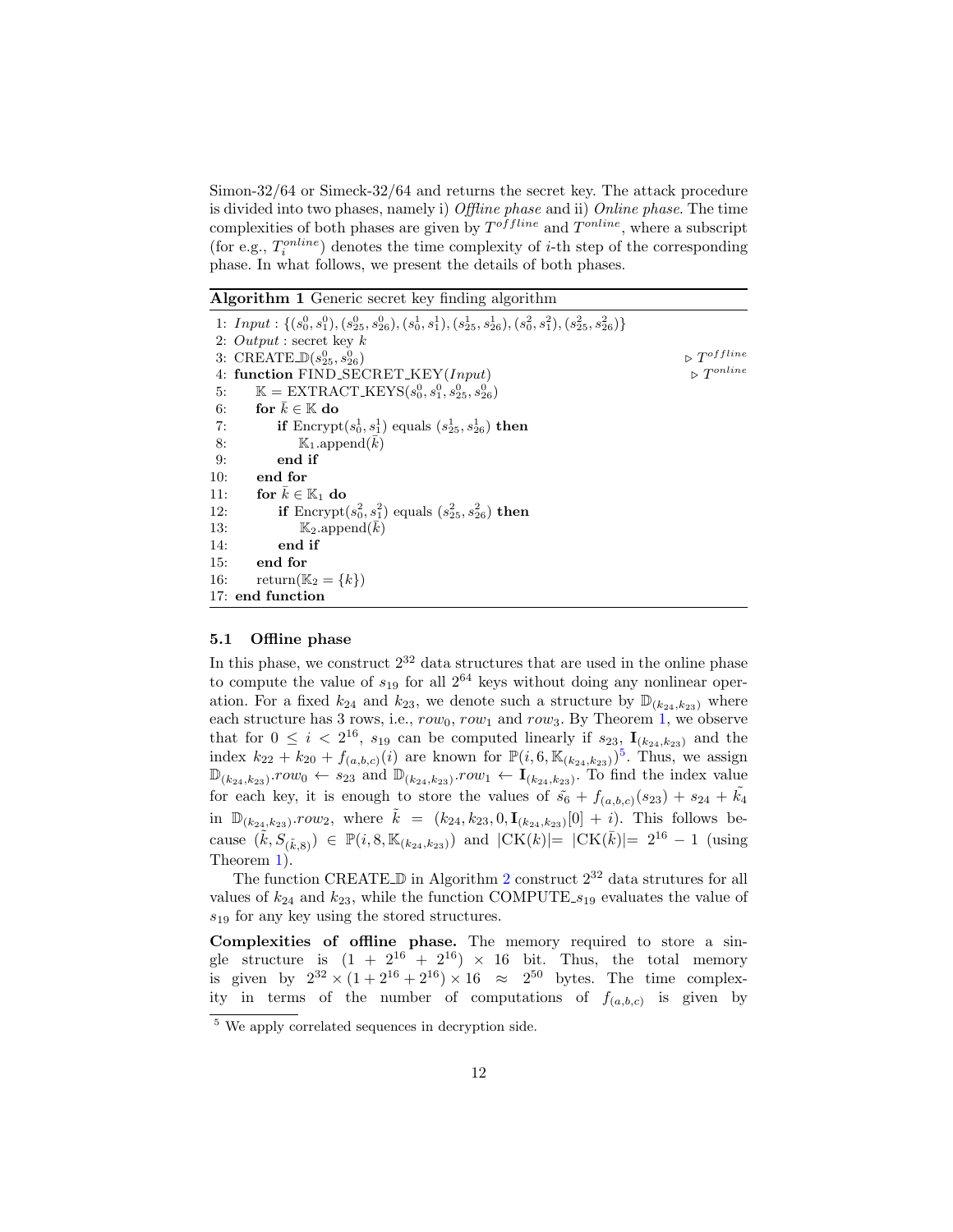<span id="page-12-0"></span>Algorithm 2 Constructing data structures for 6 decryption rounds

|     | 1: function CREATE $\mathbb{D}(s_{25}, s_{26})$                         |                                                   |
|-----|-------------------------------------------------------------------------|---------------------------------------------------|
| 2:  | for $k_{24} = 0$ to $2^{16} - 1$ do                                     |                                                   |
| 3:  | for $k_{23} = 0$ to $2^{16} - 1$ do                                     |                                                   |
| 4:  | $\mathbb{D}_{(k_{24},k_{23})}.row_0 \leftarrow s_{23}$                  | $\triangleright T_0^{offline}$                    |
| 5:  | $\mathbb{D}_{(k_{24},k_{23})}.row_1 \leftarrow I_{(k_{24},k_{23})}$     | $\triangleright T_1^{offline}$                    |
| 6:  | $TEMP = \Box$                                                           |                                                   |
| 7:  | for $i = 0$ to $2^{16} - 1$ do                                          | $\triangleright T_2^{offline}$                    |
| 8:  | $\tilde{k} = (k_{24}, k_{23}, 0, \mathbf{I}_{(k_{24}, k_{23})}[0] + i)$ |                                                   |
| 9:  | TEMP.append $(\tilde{s_6} + X + \tilde{k_4})$                           | $\triangleright X = f_{(a,b,c)}(s_{23}) + s_{24}$ |
| 10: | end for                                                                 |                                                   |
| 11: | $\mathbb{D}_{(k_{24}, k_{23})}.row_2 \leftarrow \text{TEMP}$            |                                                   |
| 12: | end for                                                                 |                                                   |
| 13: | end for                                                                 |                                                   |
|     | 14: end function                                                        |                                                   |

 $T^{offline} = 2^{32} (T_0^{offline} + T_1^{offline} + T_2^{offline}) = 2^{32} (\frac{2}{25} + \frac{N_z}{25} + \frac{N_z}{25}).$  From Table [5,](#page-8-1) we have  $N_z = 909$  (resp. 798) for Simon-32/64 (resp. Simeck-32/64). Hence, the respective  $T^{offline}$  are  $2^{38.19}$  and  $2^{38}$ .

Algorithm 3 Obtaining  $s_{19}$  from stored data structures

1: function COMPUTE<sub>-819</sub> $(k_{24}, k_{23}, k_{22}, k_{21}, k_{20}, k_{19})$ 2: if  $k_{22} = 0$  then 3:  $\delta = k_{21}$ 4: else 5:  $\delta = k_{21} + \mathbb{D}_{(k_{24}, k_{23})}.row_1[k_{22}]$ <br>6: end if end if 7:  $s_{19} = \mathbb{D}_{(k_{24}, k_{23})}$ . $row_0 + \delta + k_{19} + \mathbb{D}_{(k_{24}, k_{23})}$ . $row_1[k_{22} + k_{20} + \mathbb{D}_{(k_{24}, k_{23})}$ . $row_2[\delta]]$ 8:  $return(s_{19})$ 9: end function

#### 5.2 Online phase

In this phase, we first find the set of keys that maps  $(s_0^0, s_1^0)$  to  $(s_{25}^0, s_{26}^0)$ . The algorithmic details of this step is shown in Algorithm [4.](#page-14-0) The function EXTRACT KEYS in Algorithm [4](#page-14-0) uses Lemma [1](#page-9-2) and Theorem [1](#page-10-1) in steps 9- 12 and 22-25, respectively, and returns the set  $(K)$  of  $2^{48}$  keys<sup>[6](#page-12-1)</sup>. The correct secret key can then be obtained by doing brute force search on K using another two known plaintext-ciphertext pairs.

<span id="page-12-1"></span><sup>6</sup> We are matching 16-bit state and the key size is 64-bit.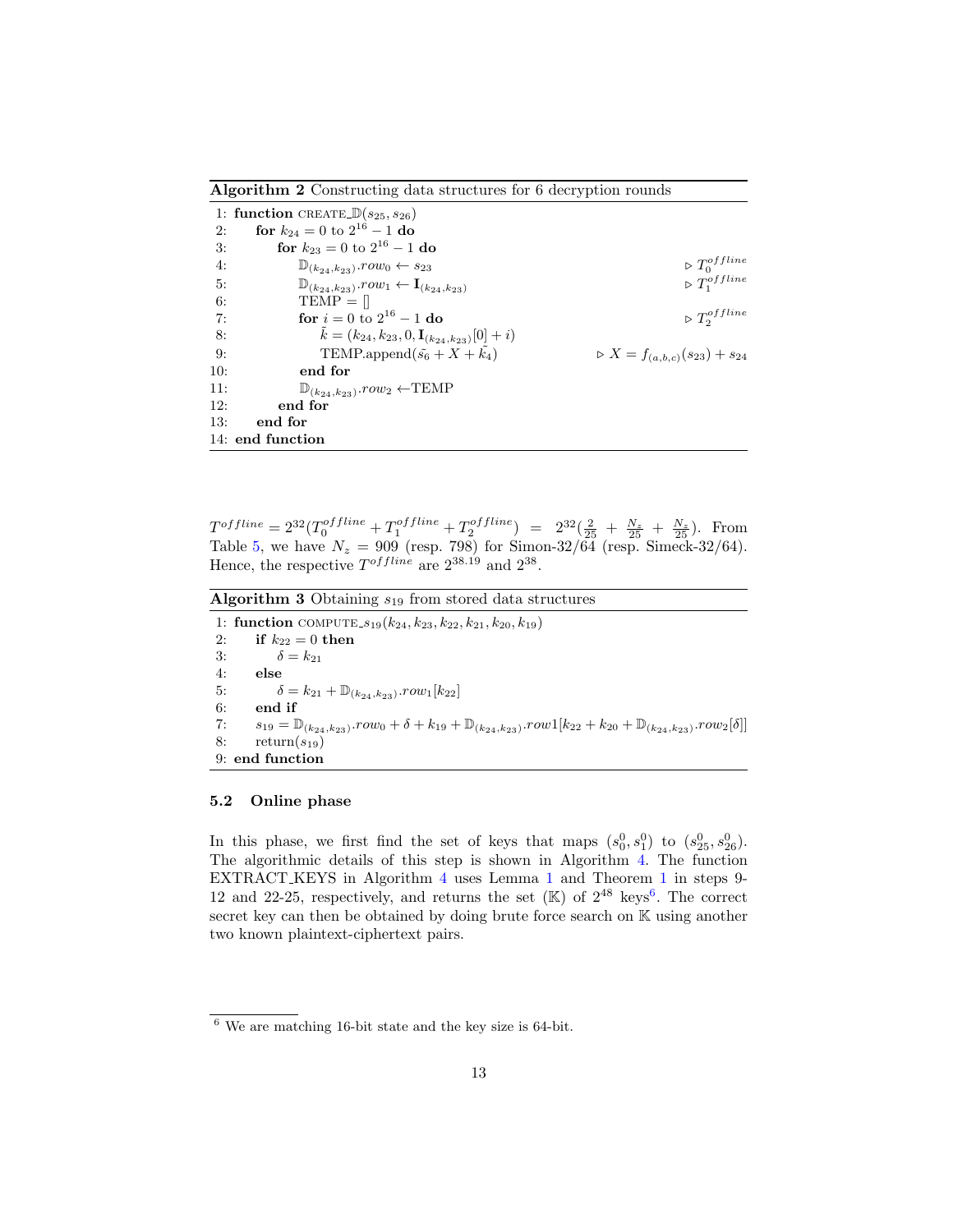Complexity of online phase. The time complexity is calculated as follows:

$$
T_0^{online} = \frac{2}{25} + \frac{N_z}{25}
$$
  
\n
$$
T_1^{online} = \frac{2^{16} \times \frac{12}{25}}{12\text{-round encryption}}
$$
  
\n
$$
T_2^{online} = \frac{N_z}{25}
$$
  
\n
$$
\# computations of f_{(a,b,c) \text{ to get } \mathbb{P}(i, 8, \mathbb{K}_{(k_0,k_1)})
$$
  
\n
$$
T_3^{online} = \frac{(2^{32} - 2^{16}) \times \frac{12}{25}}{12\text{-round encryption}}
$$
  
\n
$$
T^{online} = 2^{32} (T_0^{online} + T_1^{online} + T_2^{online} + T_3^{online}) + \underbrace{2^{48} + 2^{16}}_{\text{brute force}}
$$
  
\n
$$
\approx 2^{32} (\frac{2 + 2N_z}{25} + 2^{32} \times \frac{12}{25}) + 2^{48} + 2^{16}
$$
  
\n
$$
\approx 2^{64} \times \frac{12}{25} \approx 2^{62.94}.
$$

The time complexity of complete attack is dominated by  $T^{online} \approx 2^{62.94}$ .

Remark 4. For the 24-round attack, the data and memory complexities are the same. However, the time complexity is  $2^{64} \times \frac{11}{24} \approx 2^{62.87}$ .

### <span id="page-13-0"></span>6 Improving Key Recovery Attack by 2 Rounds

In this section, we show how to improve the key recovery attack presented in previous section by 2 rounds with the same complexities as of the 25-round attack. For a fixed partition  $\mathbb{P}(i, 8, \mathbb{K}_{(k_0,k_1)})$ , we incorporate the properties of key scheduling algorithms (KSA) and one round differentials and show that  $\mathbb{P}(i, 9, \mathbb{K}_{(k_0,k_1)})$  can be computed from  $\mathbb{P}(i, 8, \mathbb{K}_{(k_0,k_1)})$  by computing  $f_{(a,b,c)}$  at most  $2^{15}$  times. As a result, both forward and middle rounds can be extended by one round each, i.e., partial encryption starts from round 7 and matching is done at 20-th round. The results of the following two properties can be obtained directly by the definition of  $\mathbb{P}(i, 8, \mathbb{K}_{(k_0,k_1)})$  and key scheduling algorithms. We present the main result of this section in Lemma [2.](#page-14-1)

<span id="page-13-1"></span>Property 3 (Simon KSA and  $\mathbb{P}(i, 8, \mathbb{K}_{(k_0, k_1)}))$ . Let  $n = 16, F : \mathbb{F}_2^n \to \mathbb{F}_2^n$  be such that  $F(x) = f_{(8,1,2)}(x + \Delta_y) + x + L^{n-1}(x) + L^{n-6}(y) + L^{n-8}(y)$ , where  $y = \mathbf{I}_{(k_0,k_1)}[x]$  and  $\Delta_y = L^{n-3}(y) + L^{n-4}(y)$ . Then,  $|Img(F(x))| \le 2^{n-1}$ .

<span id="page-13-3"></span><span id="page-13-2"></span>*Property 4 (Simeck KSA).* Let  $n \geq 4$ ,  $k_{i+4} = f_{(5,0,1)}(k_{i+1}) + k_i$  and  $i \geq 4$ . Then for a fixed  $(k_0, k_1)$  pair,  $k_4$  is constant for all  $2^n \times 2^n$  values of  $k_2$  and  $k_3$ .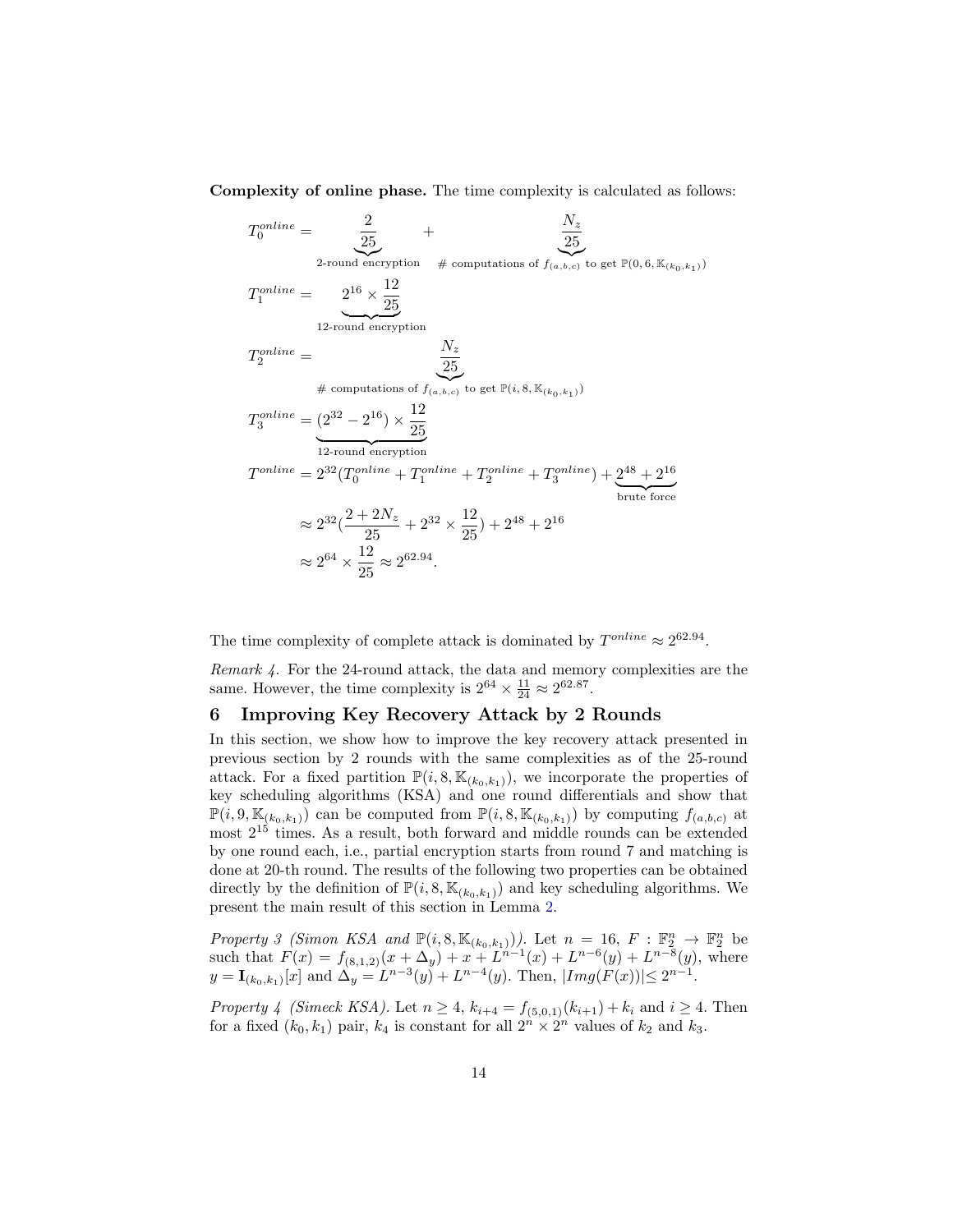<span id="page-14-0"></span>**Algorithm 4** Extracting keys that maps  $(s_0, s_1)$  to  $(s_{25}, s_{26})$ 

| 1: function EXTRACT_KEYS( $s_0, s_1, s_{25}, s_{26}$ )                                                                                      |                                    |
|---------------------------------------------------------------------------------------------------------------------------------------------|------------------------------------|
| 2:<br>$\mathbb{K} = \vert \vert$                                                                                                            |                                    |
| for $k_0 = 0$ to $2^{16} - 1$ do<br>3:                                                                                                      |                                    |
| for $k_1 = 0$ to $2^{16} - 1$ do<br>4:                                                                                                      |                                    |
| 5:<br>Obtain $\mathbf{I}_{(k_0,k_1)}$ and $s_3$                                                                                             | $\vartriangleright T_0^{online}$   |
| 6:<br>$k = (k_0, k_1, 0, \mathbf{I}_{(k_0, k_1)}[0])$                                                                                       |                                    |
| 7:<br>$s_6 = s_4 + k_4$                                                                                                                     |                                    |
| 8:<br>$s_7 = s_3 + \mathbf{I}_{(k_0,k_1)}[k_4]$                                                                                             |                                    |
| for $j = 0$ to $2^{16} - 1$ do<br>9:                                                                                                        | $\triangleright$ Lemma 1           |
| $\triangleright j = 0 \implies k = k', s'_6 = s_6, s'_7 = s_7$<br>$k' = (k_0, k_1, j, \mathbf{I}_{(k_0, k_1)}[j])$<br>10:                   |                                    |
| $s'_6 = s_6 + k'_4$<br>11:                                                                                                                  |                                    |
| 12:<br>$s'_7 = s_3 + k'_5 + \mathbf{I}_{(k_0,k_1)}[j+k'_4]$                                                                                 |                                    |
| Encrypt $(s'_7, s'_6)$ for 12 rounds and get $s'_{19}$<br>13:                                                                               | $\vartriangleright$ $T_1^{online}$ |
| if $s'_{19} = \text{compute}_{s19}(k'_{24}, k'_{23}, k'_{22}, k'_{21}, k'_{20}, k'_{19})$ then<br>14:                                       |                                    |
| 15:<br>$\mathbb{K}$ .append $(k')$                                                                                                          |                                    |
| end if<br>16:                                                                                                                               |                                    |
| 17:<br>end for                                                                                                                              |                                    |
| 18:<br>for $z$ in $z$ -linear segmet sets do                                                                                                |                                    |
| 19:<br>for $x \in CL_z$ and $x \neq 0$ do                                                                                                   |                                    |
| for $i = 0$ to $ C_x  - 1$ do<br>20:                                                                                                        |                                    |
| $T = L^{c}(C_x[i]) + L^{i}(z)$<br>21:                                                                                                       | $\vartriangleright T_2^{online}$   |
| for $j = 0$ to $2^{16} - 1$ do<br>22:                                                                                                       | $\triangleright$ Theorem 1         |
| $k = (k_0, k_1, j, \mathbf{I}_{(k_{24}, k_{23})}[j] + C_x[i])$<br>23:                                                                       |                                    |
| $\tilde{s_6} = s_6 + k_4 + \tilde{k_4} + T$<br>24:                                                                                          |                                    |
| $\tilde{s_7} = s_3 + C_x[i] + \tilde{k_5} + \mathbf{I}_{(k_0,k_1)}[j + \tilde{k_4} + T]$<br>25:                                             |                                    |
| Encrypt $(\tilde{s_7}, \tilde{s_6})$ for 12 rounds and get $\tilde{s}_{19}$<br>26:                                                          | $\triangleright$ $T_3^{online}$    |
| 27:<br>if $\tilde{s}_1$ <sup>9</sup> ==compute_ $s_1$ <sup>9</sup> ( $k_{24}$ , $k_{23}$ , $k_{22}$ , $k_{21}$ , $k_{20}$ , $k_{19}$ ) then |                                    |
| 28:<br>$\mathbb{K}.\text{append}(k)$                                                                                                        |                                    |
| 29:<br>end if                                                                                                                               |                                    |
| 30:<br>end for                                                                                                                              |                                    |
| 31:<br>end for                                                                                                                              |                                    |
| 32:<br>end for<br>end for                                                                                                                   |                                    |
| 33:<br>34:<br>end for                                                                                                                       |                                    |
| 35:<br>end for                                                                                                                              |                                    |
|                                                                                                                                             |                                    |
| 36:<br>$return(\mathbb{K})$                                                                                                                 |                                    |

*Property 5 (Differential [\[16\]](#page-17-8))*. Let  $n \geq 4$ ,  $\Delta \in \mathbb{F}_2^n$  be fixed. Then,

$$
|Img(f_{(a,b,c)}(x) + f_{(a,b,c)}(x + \Delta))| \le 2^{n-1}.
$$

<span id="page-14-1"></span>**Lemma 2.** Given  $n = 16$  and  $(a, b, c) = (8, 1, 2)/(5, 0, 1)$ . Then,  $\forall (k, S_{(k, 8)}) \in$  $\mathbb{P}(i, 8, \mathbb{K}_{(k_0,k_1)}), s_7$  can take atmost  $2^{n-1}$  values.

*Proof.* Consider the value of  $s_7$  in the following cases: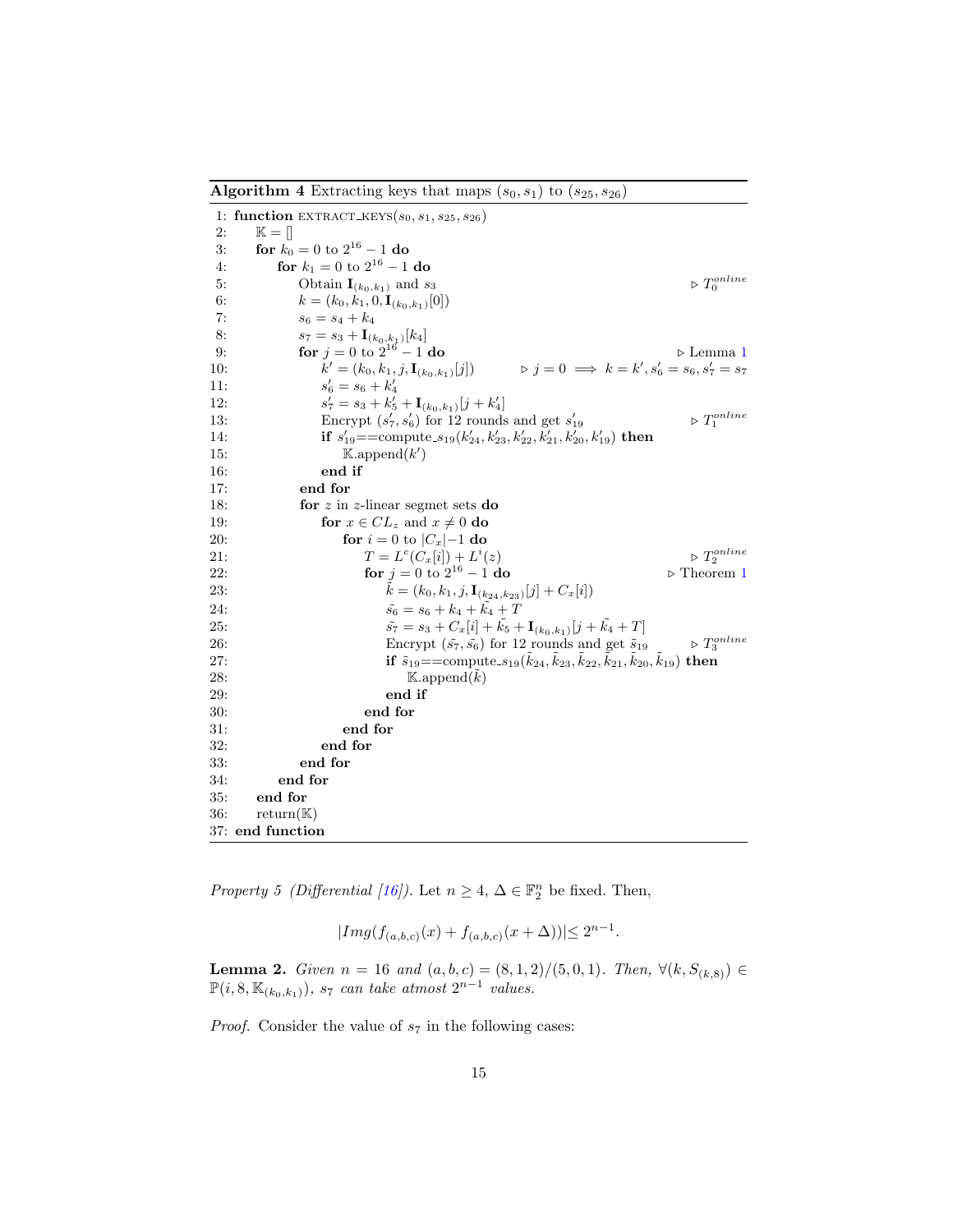– Case 1 :  $(a, b, c) = (8, 1, 2)$ 

$$
s_7 = f_{(8,1,2)}(s_6) + s_5 + k_5 = f_{(8,1,2)}(s_4 + k_4 + f_{(8,1,2)}(i)) + i + k_5
$$
  
=  $f_{(8,1,2)}(X + k_2 + k_4 + f_{(8,1,2)}(i)) + i + k_5, X = f_{(8,1,2)}(s_3) + s_2$   
=  $f_{(8,1,2)}(C_0 + k_2 + (L^{13}(k_3) + L^{12}(k_3))$   
+  $C_1 + k_2 + L^{15}(k_2) + L^{10}(k_3) + L^8(k_3)$  (Simon KSA)

Here  $C_0$  and  $C_1$  are constants and given by:

$$
C_0 = X + f_{(8,1,2)}(i) + k_0 + k_1 + L^{15}(k_1) + Z_0
$$
  
\n
$$
C_1 = i + Z_1 + L^{13}(Z_0) + L^{12}(Z_0) + L^{13}(k_0) + L^{12}(k_0)
$$
  
\n
$$
= +k_1 + L^{13}(k_1) + L^{11}(k_1)
$$

By Property [3,](#page-13-1)  $s_7$  can take atmost  $2^{n-1}$  values.  $-$  Case 2 :  $(a, b, c) = (5, 0, 1)$ 

$$
s_7 = f_{(5,0,1)}(s_6) + s_5 + k_5 = f_{(5,0,1)}(s_4 + k_4 + f_{(5,0,1)}(i)) + i + k_5
$$
  
=  $f_{(5,0,1)}(X + k_2 + k_4 + f_{(5,0,1)}(i)) + i + k_5, X = f_{(5,0,1)}(s_3) + s_2$   
=  $f_{(5,0,1)}(\Delta + k_2) + C_1 + f_{(5,0,1)}(k_2)$  (Property 4)

Similar to previous case,  $\Delta$  and  $C_1$  are constants and given by:

$$
\Delta = X + f_{(5,0,1)}(i) + k_0 + f_{(5,0,1)}(k_1) + Z_0
$$
  

$$
C_1 = i + Z_1 + k_1
$$

The proof then follows from Property [5.](#page-13-3)  $\Box$ 

From Lemma [2,](#page-14-1) we note that for each partition  $\mathbb{P}(i, 8, \mathbb{K}_{(k_0, k_1)})$ , s7 can take atmost  $2^{15}$  values. In Algorithm [5,](#page-15-0) we compute the indices for which  $s_7$  values are same. We only evaluate  $f_{(a,b,c)}(s_7)$  for the distinct indices only. Hence,  $2^{15}$ computations of  $f_{(a,b,c)}$  are needed to obtain  $\mathbb{P}(i, 9, \mathbb{K}_{(k_0,k_1)})$ . We incorporate Algorithm [5](#page-15-0) in the online phase of the attack. The partial encryption then starts from  $(s_8, s_7)$  and matching is done at 20-th round.

#### <span id="page-15-0"></span>Algorithm 5 Equal indices algorithm

1: function GET\_EQUAL\_INDEX( $\mathbb{P}(i, 8, \mathbb{K}_{(k_0, k_1)}), \mathbf{I}_{(k_0, k_1)})$ <br>2: INDICES =  $\parallel$  $INDICES = []$ 3:  $T = f_{(a,b,c)}(i)$ 4: **for**  $j = 0$  to  $2^{16} - 1$  do 5:  $k = (k_0, k_1, j, \mathbf{I}_{(k_0, k_1)}[j])$ <br>6: INDICES.append( $\mathbf{I}_{(k_0, k_1)}$ 6: INDICES.append $({\bf I}_{(k_0,k_1)}[j + k_4 + T] + k_5)$ <br>7: end for end for 8: Return(INDICES) 9: end function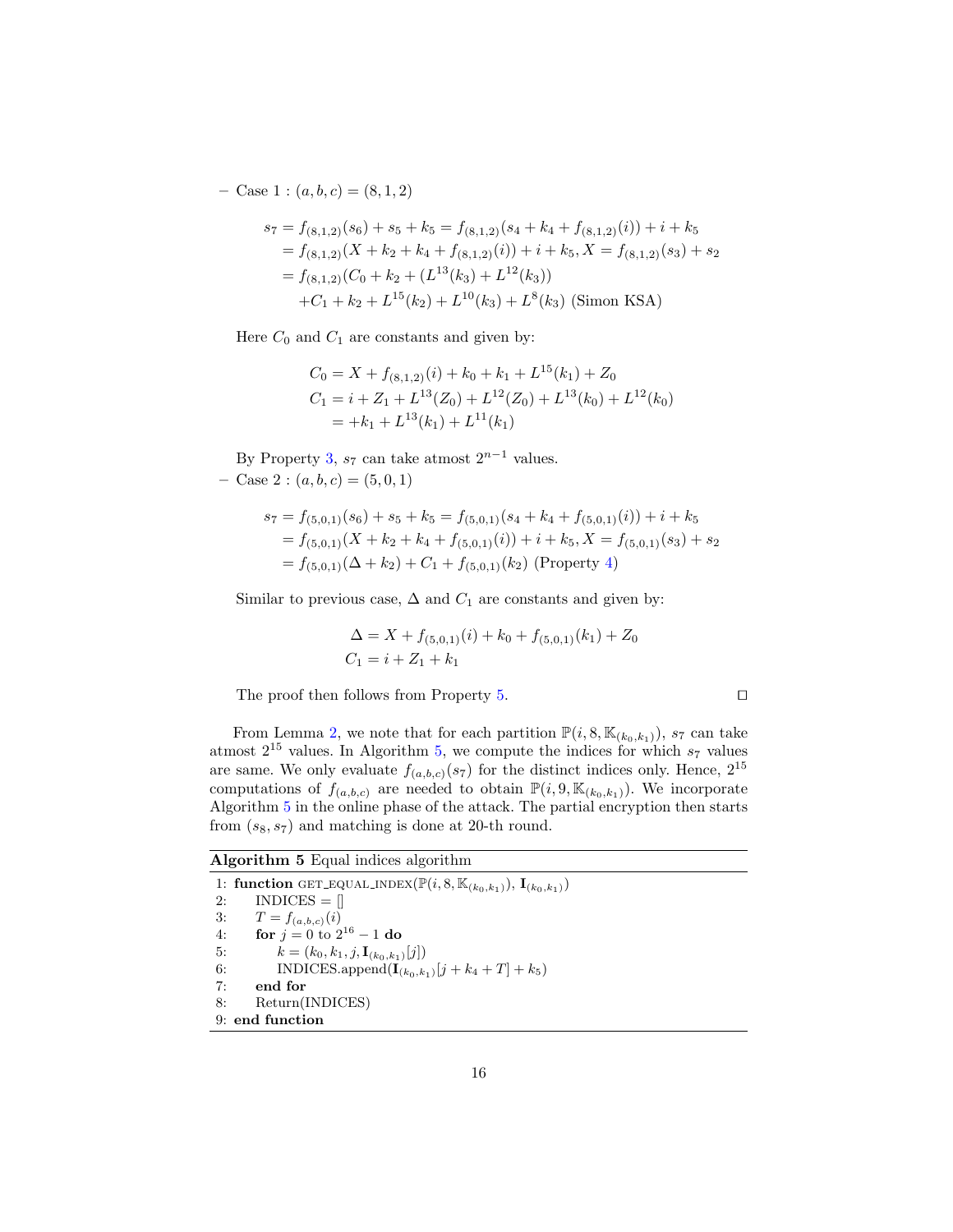Attack complexities. The data and memory complexities are same as 25-round attack. The time complexity is given by:

$$
T^{online} = 2^{32} (T_0^{online} + T_1^{online} + T_2^{online} + T_3^{online})
$$
  
+  $2^{48} + 2^{16}$   
brute force  

$$
\approx 2^{32} (\frac{2 + 2N_z}{27} + 2^{31} \times \frac{1}{27} + 2^{32} \times \frac{13}{27}) + 2^{48} + 2^{16}
$$
  

$$
\approx 2^{64} \times \frac{13}{27} \approx 2^{62.94}.
$$

Remark 5. The complexities of 26-round attack are calculated accordingly.

## <span id="page-16-6"></span>7 Concluding Remarks

In this work, we have proposed correlated sequence attack and demonstrated its application on two lightweight block ciphers Simon-32/64 and Simeck-32/64. As a result, we presented the first 24, 25, 26, 27-round attack on these ciphers with data and memory complexities of 3 and  $2^{50}$  bytes, respectively. The time complexities are  $2^{62.87}$ (resp.  $2^{62.94}$ ) for 24, 26 (resp. 25, 27)-round attacks.

We observe that correlated sequences play a crucial role in the security evaluation, as improving the length of correlated sequences by 1 extends the number of attacked rounds by 2. Furthermore, we expect that the presented attack on Simon-32/64 and Simeck-32/64 can be improved by uplifting the coset leaders properties from the round function to partitions  $\mathbb{P}(i, 9, \mathbb{K}_{(k_0,k_1)})$ . It should be noted that our cryptanalytic technique has similar applications to other variants of Simon and Simeck, which we plan to investigate in our future work.

#### References

- <span id="page-16-3"></span>[1] NIST lightweight cryptography standardization process. [https://csrc.](https://csrc.nist.gov/CSRC/media/Projects/Lightweight-Cryptography/documents/Draft-LWC-Submission-Requirements-April2018.pdf) [nist.gov/CSRC/media/Projects/Lightweight-Cryptography/documents/](https://csrc.nist.gov/CSRC/media/Projects/Lightweight-Cryptography/documents/Draft-LWC-Submission-Requirements-April2018.pdf) [Draft-LWC-Submission-Requirements-April2018.pdf](https://csrc.nist.gov/CSRC/media/Projects/Lightweight-Cryptography/documents/Draft-LWC-Submission-Requirements-April2018.pdf). Accessed 9 May 2018.
- <span id="page-16-4"></span>[2] Abed, F., List, E., Lucks, S., and Wenzel, J. Differential cryptanalysis of round-reduced simon and speck. In: Cid C., Rechberger C. (eds.), FSE 2014. LNCS, vol. 8540, pp. 525–545. Springer, Heidelberg (2014)
- <span id="page-16-2"></span>[3] Banik, S., Pandey, S. K., Peyrin, T., Sasaki, Y., Sim, S. M., and Todo, Y. Gift: a small present. In: Fischer W., Homma N. (eds), CHES 2017. LNCS, vol. 10529, pp. 321–345. Springer, Cham (2017)
- <span id="page-16-5"></span>[4] Beaulieu, R., Shors, D., Smith, J., Treatman-Clark, S., Weeks, B., and WINGERS, L. Notes on the design and analysis of simon and speck. Cryptology ePrint Archive, Report 2017/560, 2017. [https://eprint.iacr.org/2017/560.](https://eprint.iacr.org/2017/560.pdf) [pdf](https://eprint.iacr.org/2017/560.pdf).
- <span id="page-16-0"></span>[5] Beaulieu, R., Shors, D., Smith, J., Treatman-Clark, S., Weeks, B., and Wingers, L. The simon and speck families of lightweight block ciphers. Cryptology ePrint Archive, Report 2013/404, 2013. <http://eprint.iacr.org/2013/404>.
- <span id="page-16-1"></span>[6] BEIERLE, C., JEAN, J., KÖLBL, S., LEANDER, G., MORADI, A., PEYRIN, T., SASAKI, Y., SASDRICH, P., AND SIM, S. M. The skinny family of block ciphers and its low-latency variant MANTIS. In: M. Robshaw and J. Katz (eds.), CRYPTO 2016. LNCS, vol. 9815, pp. 123–153. Springer, Heidelberg (2016)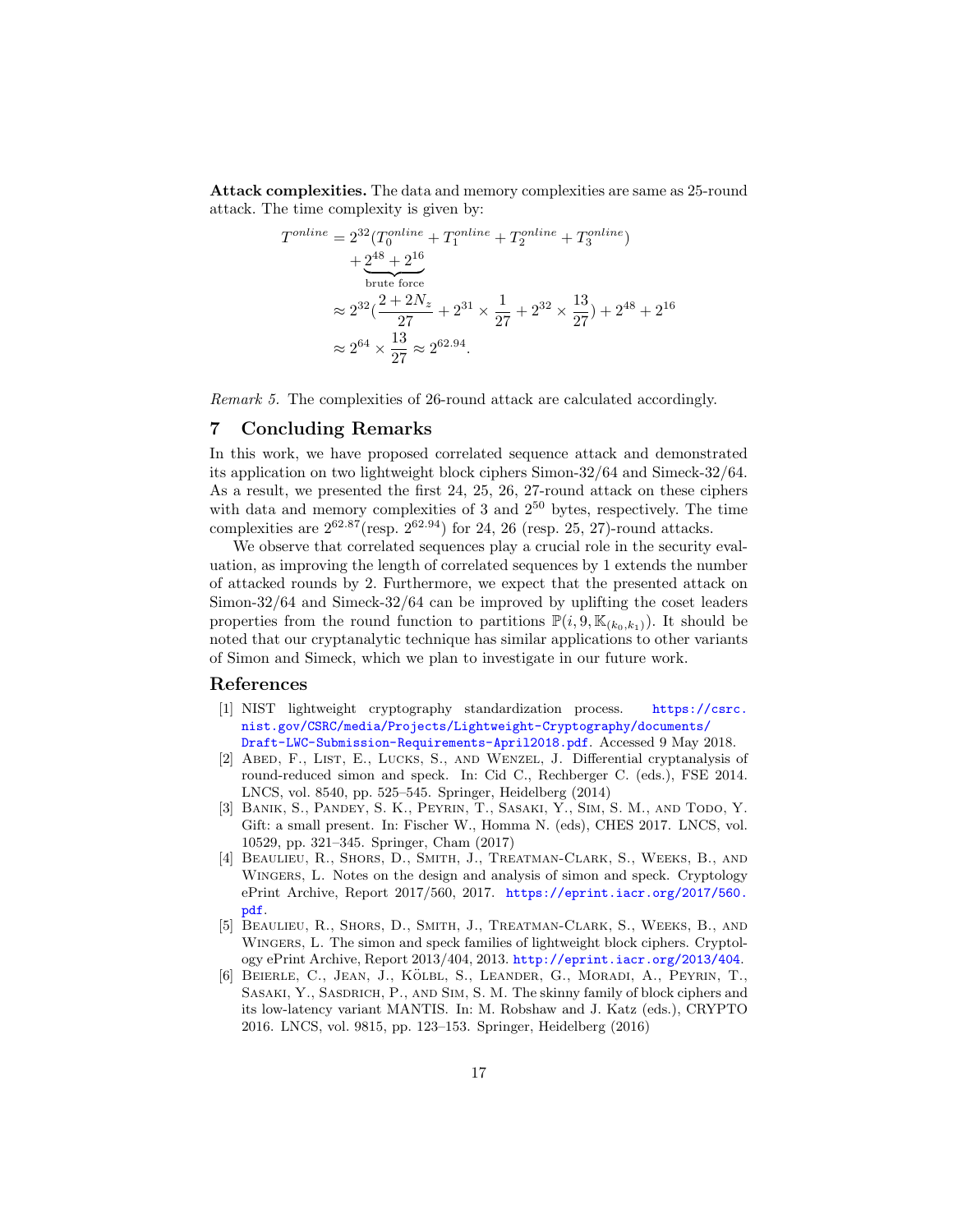- <span id="page-17-1"></span>[7] Bogdanov, A., Knudsen, L. R., Leander, G., Paar, C., Poschmann, A., Robshaw, M. J. B., Seurin, Y., and Vikkelsoe, C. PRESENT: An ultralightweight block cipher. In: P. Paillier and I. Verbauwhede (eds.), CHES 2007. LNCS, vol. 4727, pp. 450–466. Springer, Heidelberg (2007)
- <span id="page-17-5"></span>[8] Chen, H., and Wang, X. Improved linear hull attack on round-reduced simon with dynamic key-guessing techniques. In: Peyrin T. (eds), FSE 2016. LNCS, vol. 9783, pp. 428–449. Springer, Heidelberg (2016)
- <span id="page-17-6"></span>[9] Chu, Z., Chen, H., Wang, X., Dong, X., and Li, L. Improved integral attacks on simon32 and simon48 with dynamic key-guessing techniques. Security and Communication Networks 2018. <https://doi.org/10.1155/2018/5160237>.
- <span id="page-17-3"></span>[10] DE CANNIÈRE, C., DUNKELMAN, O., AND KNEŽEVIĆ, M. KATAN and KTAN-TAN — A family of small and efficient hardware-oriented block ciphers. In: Clavier C., Gaj K. (eds.), CHES 2009. LNCS, vol. 5747, pp. 272–288. Springer, Heidelberg (2009)
- <span id="page-17-15"></span>[11] Derbez, P., and Fouque, P.-A. Automatic search of meet-in-the-middle and impossible differential attacks. n: Robshaw M., Katz J. (eds), Crypto 2016. LNCS, vol. 9815, pp. 157–184. Springer, Heidelberg (2016)
- <span id="page-17-14"></span>[12] Diffie, W., and Hellman, M. E. Special feature exhaustive cryptanalysis of the nbs data encryption standard. Computer 10(6), pp. 74–84. (1977)
- <span id="page-17-7"></span>[13] Fu, K., Sun, L., and Wang, M. New integral attacks on simon. IET Information Security 11(5), pp. 277–286. (2016)
- <span id="page-17-2"></span>[14] Guo, J., Peyrin, T., Poschmann, A., and Robshaw, M. The led block cipher. In: B. Preneel and T. Takagi (eds.), CHES 2011. LNCS, vol. 6917, pp. 326–341. Springer, Heidelberg (2011)
- <span id="page-17-0"></span>[15] HONG, D., SUNG, J., HONG, S., LIM, J., LEE, S., KOO, B.-S., LEE, C., CHANG, D., LEE, J., JEONG, K., ET AL. HIGHT: A new block cipher suitable for lowresource device. In: Goubin L., Matsui M (eds.), CHES 2006. LNCS, vol. 4249, pp. 46–59. Springer, Heidelberg (2006)
- <span id="page-17-8"></span>[16] KÖLBL, S., LEANDER, G., AND TIESSEN, T. Observations on the simon block cipher family. In: R. Gennaro and M. Robshaw (eds.), CRYPTO 2015. LNCS, vol. 9215, pp. 258–269. Springer, Heidelberg (2015)
- <span id="page-17-9"></span>[17] KÖLBL, S., AND ROY, A. A brief comparison of simon and simeck. In: Bogdanov A. (eds), LightSec 2016. LNCS, vol. 10098, pp. 69–88. Springer, Cham (2016)
- <span id="page-17-10"></span>[18] KONDO, K., SASAKI, Y., AND IWATA, T. On the design rationale of simon block cipher: integral attacks and impossible differential attacks against simon variants. In: Manulis M., Sadeghi AR., Schneider S. (eds), ACNS 2016. LNCS, vol. 9696, pp. 518–536. Springer, Cham (2016)
- <span id="page-17-11"></span>[19] Liu, Z., Li, Y., and Wang, M. Optimal differential trails in simon-like ciphers. IACR Transactions on Symmetric Cryptology 2017 1, pp. 358–379. (2017) [http:](http://dx.doi.org/10.13154/tosc.v2017.i1.358-379) [//dx.doi.org/10.13154/tosc.v2017.i1.358-379](http://dx.doi.org/10.13154/tosc.v2017.i1.358-379)
- <span id="page-17-4"></span>[20] McKay, K., Bassham, L., Sönmez Turan, M., and Mouha, N.: Report on lightweight cryptography (NISTIR8114). (2017)
- <span id="page-17-12"></span>[21] Qiao, K., Hu, L., and Sun, S. Differential analysis on simeck and simon with dynamic key-guessing techniques. In: Camp O., Furnell S., Mori P. (eds), ICISSP 2016. LNCS, vol. 691, pp. 64–85. Springer, Cham (2016)
- <span id="page-17-13"></span>[22] Qin, L., Chen, H., and Wang, X. Linear hull attack on round-reduced simeck with dynamic key-guessing techniques. In: Liu J., Steinfeld R. (eds) Information Security and Privacy, ACISP 2016. LNCS, vol. 9723, pp. 409–424. Springer, Cham (2016)